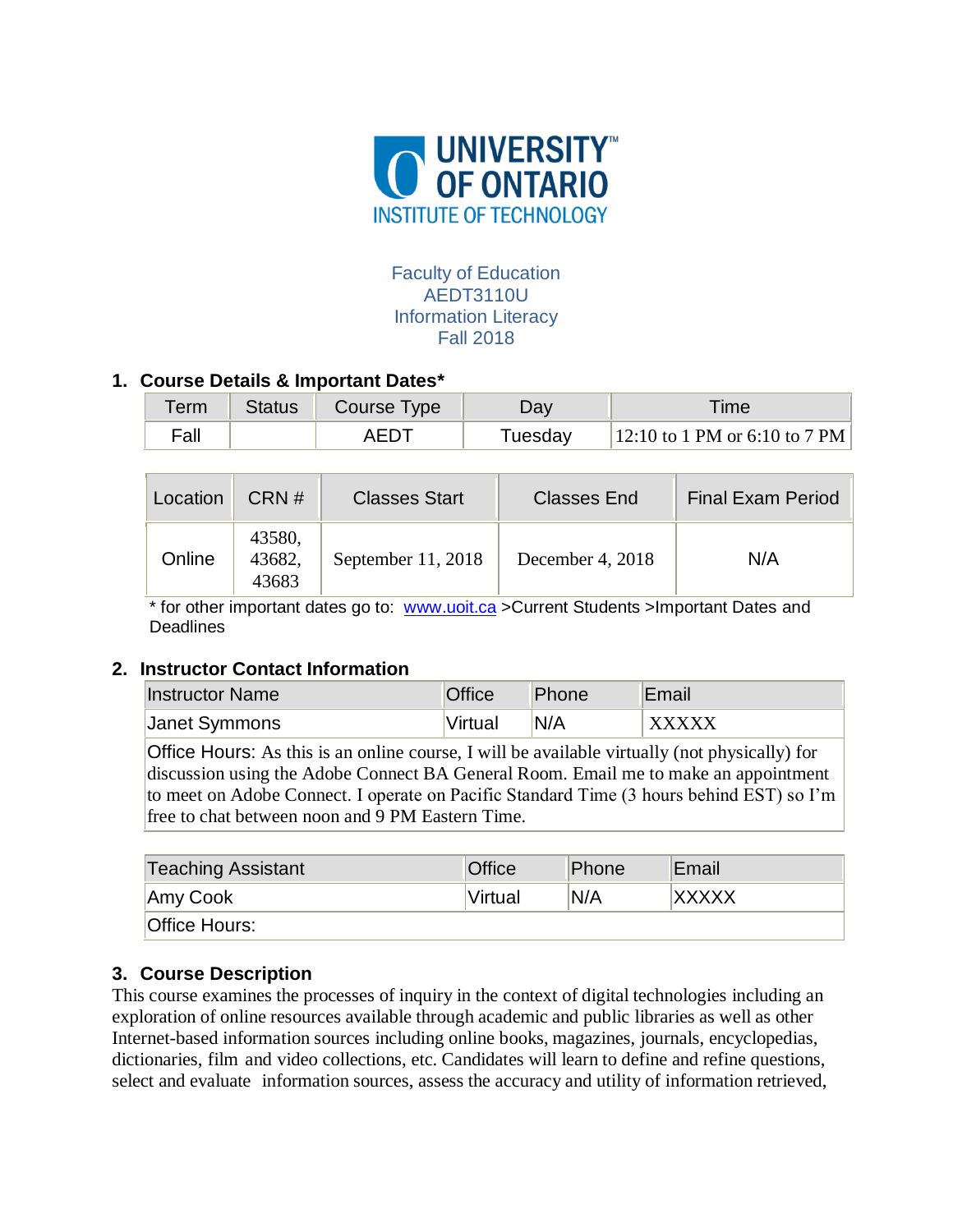and organize, analyze, and report the results of research. Topics will include, but are not limited to, information literacy skills, multiliteracies, and information literacy research.

Note: this course is open to all UOIT Undergraduate students with the exception of those enrolled in the P/J or I/S Consecutive B.Ed. program or I/S Concurrent BSc (Hons)/B.Ed. program. This course will be offered totally online during the fall term using a combination of tools including Adobe Connect, video clips accessible through public channels, and other asynchronous applications.

Credits: 3 Hours: 36 hours

# **4. Learning Outcomes**

This course focuses on developing the cognitive skills needed to identify, locate, evaluate, use, and produce information to problem solve in teaching and learning. Specifically, by the end of this course, students will have demonstrated ability to:

- 1. Articulate how the concept of information literacy has changed in recent years.
- 2. Identify the different (but perhaps converging) professional responsibilities of librarians and teachers in helping to develop information skills in learners.
- 3. Explore the developing standards documents that seek to guide the definition and teaching of information literacy in schools, colleges and libraries.
- 4. Apply ACRL's framework to create, critique, analyze, and evaluate multi-media texts
- 5. Investigate, demonstrate, and explain how information literacy skills are a part of studentship and, especially for adult learners, citizenship.
- 6. Demonstrate how information literacy is one aspect of the broader concepts of multiliteracies and research.
- 7. Develop information literacy teaching resources.

# **5. Course Design**

This course has been designed using the principles of Problem-Based Learning (PBL) and social constructivism. The intent is to meet the needs of individual learners while modeling online pedagogy. Learners will work individually and in groups to identify real problems, and multiple perspectives toward potential solutions in information literacy in education.

Briefly, PBL can be defined as 'a curriculum model designed around real-life problems that are ill structured, open ended or ambiguous' and it is suggested that 'PBL engages students in intriguing, real and relevant intellectual inquiry and allows them to learn from these life situations' (Fogarty, 1997, p. 2). Throughout the AEDT program each course approaches PBL somewhat differently, by design, in order to provide you with a wide range of experiences of PBL.

All course activities will be designed in a manner that will allow for access using a wide range of mobile devices, such as Smartphones and tablets; therefore, favouring the development of a truly mobile learning culture, anywhere, anytime. Each student must prepare for the tutorials by viewing the YouTube clips, compiling resources for sharing and completing activities. In addition to the video clips and one-hour tutorial sessions, students should budget additional time each week for reading articles and working on learning activities.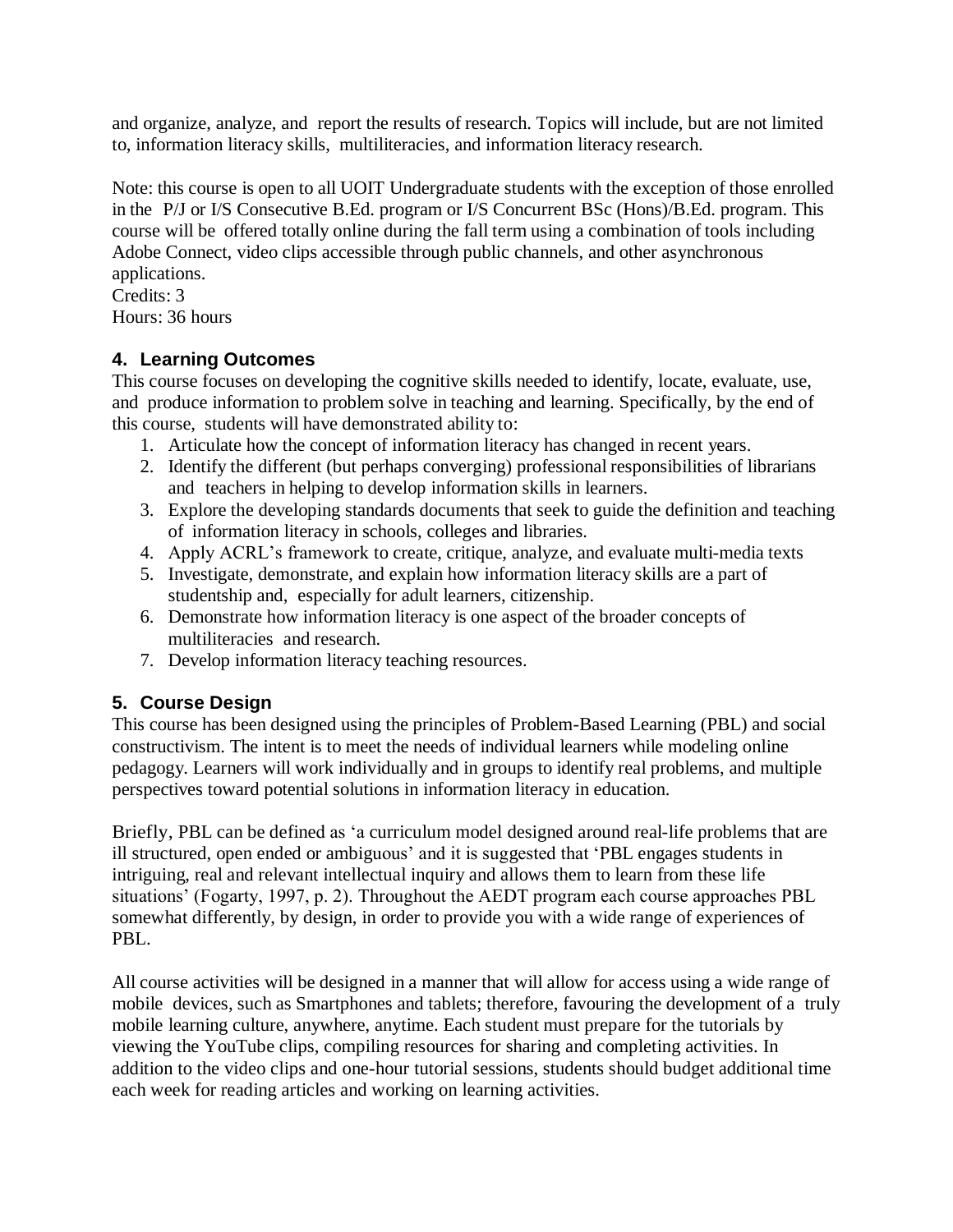There are four main ways in which you will interact with the content in this course and cover the weekly three-hour (or more) commitment to class. Each of these is described below, as are the responsibilities associated with them. The details are further outlined in the Course Schedule.

### **Videos**

Each week, there will be video lectures that you can watch on your own time that have supporting analysis and synthesis questions embedded within them. The video clips were developed by a content expert (i.e. a professor from UOIT's Faculty of Education; a professor from UOIT, or recognized expert from another institution) and are uploaded to the course YouTube Channel<https://www.youtube.com/user/aedt3110u/videos>

#### **Online tutorials (synchronous) in Adobe Connect**

Each week there will be scheduled online tutorials with the instructor. The analysis and synthesis questions from the video clips will form the jumping off point for the scheduled online tutorials where you will be expected to contribute and explore the ill-structured, messy nature of the problem at hand. For this reason, it is critical that you watch the videos and do any associated readings prior to coming to the tutorial session. Attendance and **participation and video cameras on are mandatory** in one of the two weekly Tuesday sessions. Sessions times are 12:10 PM to 1, and 6:10 to 7 PM (Eastern Time). Learners are free to switch back and forth between the noon and 6 PM tutorial throughout the semester.

The tutorials are learner centred and learner driven, borrowing from the tradition of constructivism's Harkness discussion method. In this method "The teacher acts as little as possible. Perhaps the teacher's only function is to observe, although he/she might begin or shift or even direct a discussion. The students get it rolling, direct it, and focus it. They act as a team, cooperatively, to make it work. They all participate, but not in a competitive way. Rather, they all share in the responsibility and the goals, much as any members share in any team sport. Although the goals of any discussion will change depending upon what's under discussion, some goals will always be the same: to illuminate the subject, to unravel its mysteries, to interpret and share and learn from other points of view, to piece together the puzzle using everyone's contribution. Discussion skills are important. Everyone must be aware of how to get this discussion rolling and keep it rolling and interesting. Just as in any sport, a number of skills are necessary to work on and use at appropriate times. Everyone is expected to contribute by using these skills." Wikipedia, (2017)

https://en.wikipedia.org/wiki/Constructivism (philosophy of education)#The Harkness [discussion\\_method](https://en.wikipedia.org/wiki/Constructivism_(philosophy_of_education)#The_Harkness_discussion_method)

## **Online discussions in Blackboard**

Online discussions on specific aspects of the course will take place in Blackboard. These discussions will also be building and expanding on the analysis and synthesis questions posed in the video clips. Learners are expected to discuss these questions online and in the tutorial group discussions.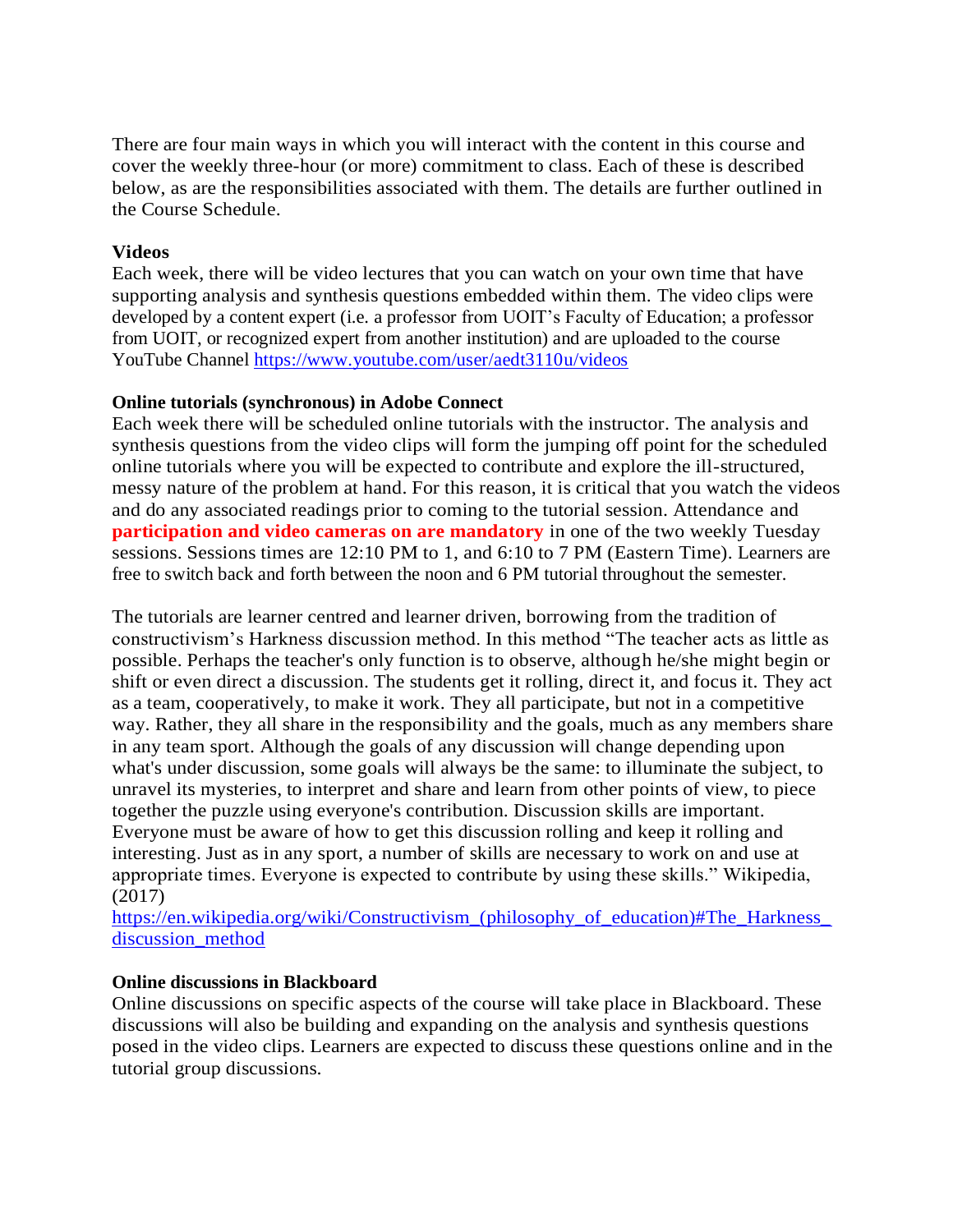*Please Note: This Blackboard course web site is an indispensable portion of the course. Learners should consult it regularly and use the links there as part of their research tool collection. All course requirements, handouts, marking rubrics, assessment, and related materials are posted to the course web site. This again is by design since in a workplace learning setting you will be using the corporate LMS, recommending/selecting an LMS or modifying/evergreening an existing LMS.*

## **PBL assigned as per the course schedule**

For the PBLs in this course you will have the freedom to choose your group members and address the problem identified by your group based on your collective expertise and interest. A suggested process approach for group PBL work is put forward in this course for consideration.

# **6. Outline of Topics in the Course**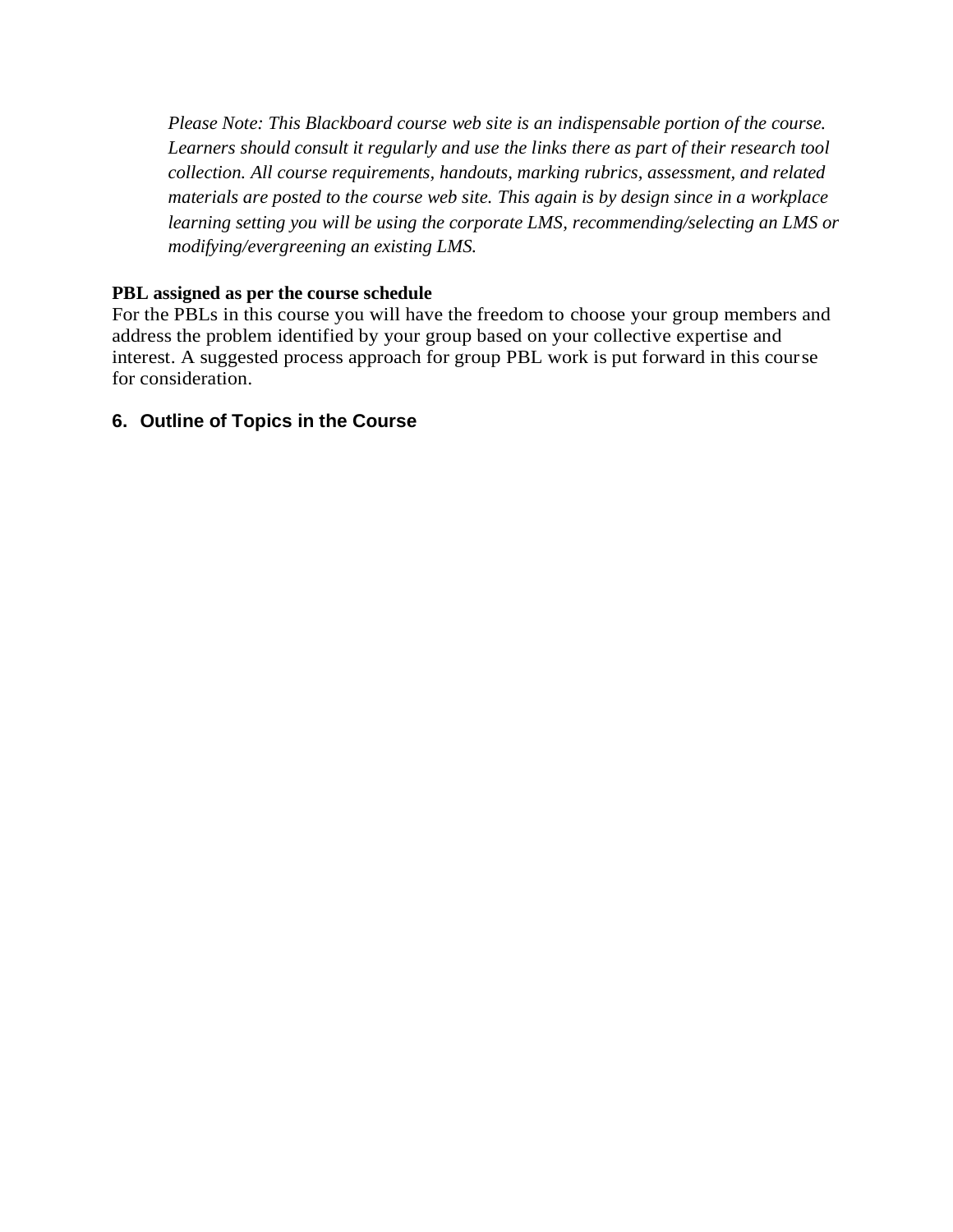# Course Schedule

| Session        | <b>Topics</b>                      | Activities                 | <b>Tutorial Preparation</b>                                                      |
|----------------|------------------------------------|----------------------------|----------------------------------------------------------------------------------|
| $\mathbf{1}$   | <b>Orientation to the course</b>   | <b>UOIT videos</b>         | <b>Required readings:</b>                                                        |
|                |                                    | 1.1 - Course Introduction  | American Library Association. (2018). Information literacy competency            |
| Sept 11,       | <b>What is Information</b>         | 1.2 - What is Information  | standards for higher education. Retrieved from                                   |
| 2018           | Literacy?                          | Literacy                   | http://www.ala.org/Template.cfm?Section=Home&template=/ContentManage             |
|                |                                    | 1.3 - Types of Resources   | ment/ContentDisplay.cfm&ContentID=33553#ilped                                    |
|                |                                    | 1.4 - Information Literacy |                                                                                  |
|                |                                    | and Higher Education       | Bruce, C. (2004). Information literacy as a catalyst for educational change. In  |
|                |                                    |                            | Danaher & P. Alan (Eds.), Lifelong Learning: Whose responsibility and what is    |
|                |                                    | Work on and submit         | your contribution? The 3rd International Lifelong Learning Conference, pp. 8-19, |
|                |                                    | assignment 1               | Yeppoon, Queensland. Retrieved from                                              |
|                |                                    |                            | http://eprints.qut.edu.au/4977/1/4977_1.pdf                                      |
|                |                                    | Assignment 1 due on        |                                                                                  |
|                |                                    | Saturday Sept 15, by 9 pm  | <b>Required support videos:</b>                                                  |
|                |                                    |                            | Seminole State Library. (2014). Five components of information literacy. (4:26). |
|                |                                    |                            | <b>Retrieved from</b>                                                            |
|                |                                    |                            | https://www.youtube.com/watch?v=1ronp6lue9w&frags=pl%2Cwn                        |
|                |                                    |                            |                                                                                  |
| $\overline{2}$ | <b>Various Types of Literacies</b> | <b>UOIT videos</b>         | <b>Required readings:</b>                                                        |
|                |                                    | 2.1 - Literacy in Canada   | Bezemer, J. (2012, February 12). What is multimodality? [Web log post].          |
| Sept 18,       |                                    | 2.2 - Digital Literacy     | University College London. Retrieved from                                        |
| 2018           |                                    | 2.3 - Multimodality        | https://mode.ioe.ac.uk/2012/02/16/what-is-multimodality/                         |
|                |                                    |                            |                                                                                  |
|                |                                    | 2.4 - New Literacies       | Eisenberg, M. (2010). The Big6 skills model for information problem solving.     |
|                |                                    |                            | Retrieved from http://big6.com/pages/lessons/presentations/introducing-the-      |
|                |                                    | In the discussion board:   | big6.php (PowerPoint downloads automatically)                                    |
|                |                                    | Post a respond to one of   |                                                                                  |
|                |                                    | the articles with:         | Gee, J. P. (2010). New digital media and learning. Retrieved from                |
|                |                                    | 1 connection               | http://newlearningonline.com/literacies/chapter-7/gee-on-the-new-digital-        |
|                |                                    | 1 question                 | media                                                                            |
|                |                                    | 1 surprise                 |                                                                                  |
|                |                                    | 1 observation              |                                                                                  |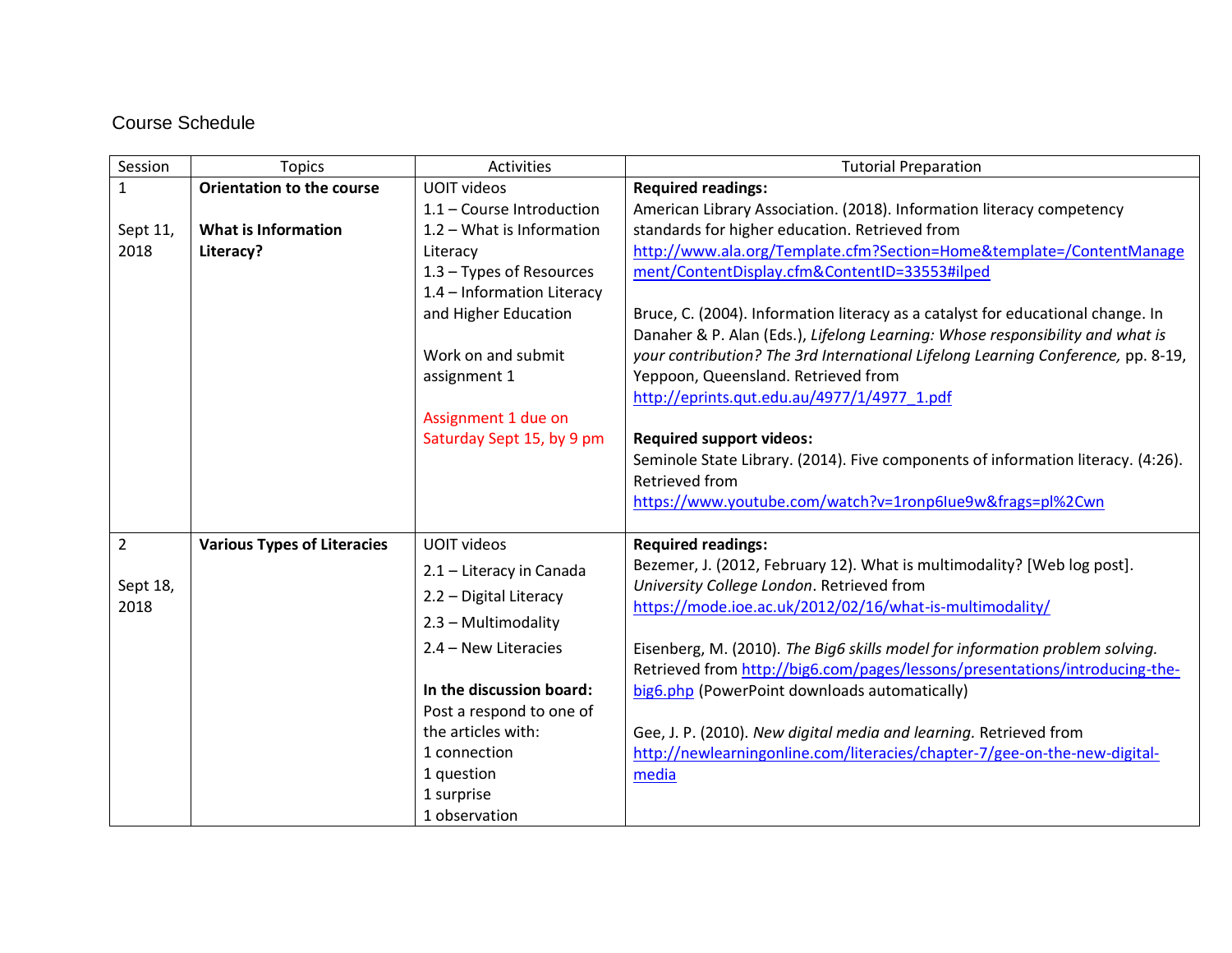|                       |                                                                           | Respond to two posts by<br>your peers                                                                                                                                                                                                                                                | Harste, J. C. (2003) What do we mean by literacy now? Voices from the Middle,<br>10(3), pp. 8-12. Retrieved from<br>http://www.readwritethink.org/files/resources/lesson images/lesson1140/VM<br>0103What.pdf<br><b>Required support video:</b><br>Eisenberg, M. (2012). The Big6 approach to information & technology literacy.<br>(28:33). Retrieved from https://www.youtube.com/watch?v=yjw3Od_0UN8                                                                                                                                                                                                                                                                                                                                                                                                                             |
|-----------------------|---------------------------------------------------------------------------|--------------------------------------------------------------------------------------------------------------------------------------------------------------------------------------------------------------------------------------------------------------------------------------|-------------------------------------------------------------------------------------------------------------------------------------------------------------------------------------------------------------------------------------------------------------------------------------------------------------------------------------------------------------------------------------------------------------------------------------------------------------------------------------------------------------------------------------------------------------------------------------------------------------------------------------------------------------------------------------------------------------------------------------------------------------------------------------------------------------------------------------|
| 3<br>Sept 25,<br>2018 | <b>Libraries and the Research</b><br><b>Process</b>                       | <b>UOIT videos</b><br>3.1 - The Information Cycle<br>3.2 - The Research Process<br>3.3 - Finding a Research<br>Topic<br>3.4 - Getting Started at the<br><b>UOIT Library</b><br>3.5 - The Role of the<br>Librarian (UOIT Library)<br>3.6 - DOIs and Permanent<br>Links (UOIT Library) | <b>Required readings:</b><br>EBSCO Information Services. (n.d.). Recipe for research: A 9-step process for<br>acquiring and organizing information for your research assignment. Retrieved<br>from<br>https://help.ebsco.com/interfaces/EBSCO_Guides/Resources_for_Students/Rec<br>ipe_for_Research<br>Georgetown University Library. (2018). 15 steps to good research. Retrieved<br>from https://www.library.georgetown.edu/tutorials/research-guides/15-steps<br>Ontario Library Association. (1998). Inquiry and research. Retrieved from<br>http://www.accessola.com/action/positions/info studies/html/research.html<br>University of Notre Dame. (2016). The information cycle. Retrieved from<br>https://potofgold.library.nd.edu (Work through the six modules but do not take<br>the quiz)<br>No support videos this week |
| 4<br>Oct 2,<br>2018   | Narrowing the Focus and<br><b>Evaluating Online</b><br><b>Information</b> | <b>UOIT videos</b><br>4.1 - Narrowing Your<br>Research Topic<br>4.2 - Thesis Statement<br>Claims<br>4.3 - Evaluating Online<br>Information                                                                                                                                           | <b>Required readings:</b><br>Hearst, M. A. (2009). Search user interfaces: Models of the information seeking<br>process. Cambridge University Press. Retrieved from<br>http://searchuserinterfaces.com/book/sui ch3 models of information seeking.<br>html                                                                                                                                                                                                                                                                                                                                                                                                                                                                                                                                                                          |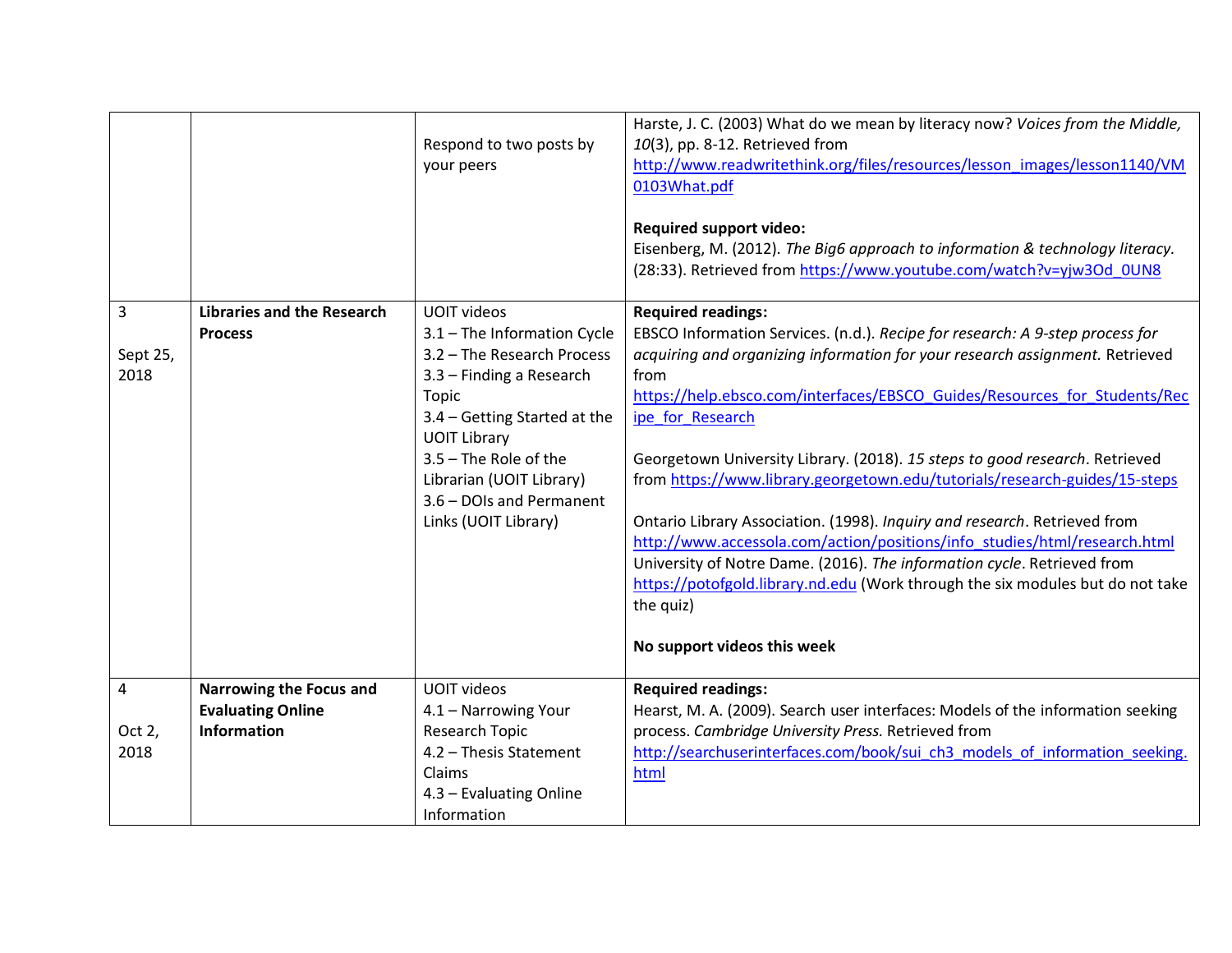|                |                                | In the discussion board:<br>Review the three websites<br>posted in the DB. Using the<br>information in each site,<br>determine if each is real or<br>fake. Post how you<br>determined if the sites are<br>real or fake. | Kathrynaholnes. (2018, January 23). Getting relevant results: Improving your<br>topic. Brescia University College. Retrieved from<br>https://beryliveylibrary.wordpress.com/2018/01/23/getting-relevant-results-<br>improving-your-topic/<br>Royal Roads University. (2018). Thesis statements/research questions/problem<br>statements. Retrieved from http://library.royalroads.ca/writing-<br>centre/writing/structure/thesis-statements<br><b>Required support video:</b><br>Texas State University. (2013). Narrowing your topic. (1:31) Retrieved from<br>https://www.youtube.com/watch?v=JYYQTSXq6RI&feature=youtu.be |
|----------------|--------------------------------|-------------------------------------------------------------------------------------------------------------------------------------------------------------------------------------------------------------------------|------------------------------------------------------------------------------------------------------------------------------------------------------------------------------------------------------------------------------------------------------------------------------------------------------------------------------------------------------------------------------------------------------------------------------------------------------------------------------------------------------------------------------------------------------------------------------------------------------------------------------|
| Oct 9,<br>2018 | <b>Study week</b>              | No new material, no<br>tutorials scheduled                                                                                                                                                                              |                                                                                                                                                                                                                                                                                                                                                                                                                                                                                                                                                                                                                              |
| 5              | <b>Search Strategies and</b>   | <b>UOIT videos</b>                                                                                                                                                                                                      | <b>Required readings:</b>                                                                                                                                                                                                                                                                                                                                                                                                                                                                                                                                                                                                    |
|                | <b>Locating and Evaluating</b> | 5.1 - Finding Journal Titles                                                                                                                                                                                            | Benjes-Small, C. (2017, January 22). Information literacy and fake news [Web                                                                                                                                                                                                                                                                                                                                                                                                                                                                                                                                                 |
| Oct 16,        | <b>Information</b>             | (UOIT Library)                                                                                                                                                                                                          | log post]. Retrieved from https://acrlog.org/2017/01/22/information-literacy-                                                                                                                                                                                                                                                                                                                                                                                                                                                                                                                                                |
| 2018           |                                | 5.2 - Advance Search in the                                                                                                                                                                                             | and-fake-news/                                                                                                                                                                                                                                                                                                                                                                                                                                                                                                                                                                                                               |
|                |                                | Library Catalogue (UOIT                                                                                                                                                                                                 |                                                                                                                                                                                                                                                                                                                                                                                                                                                                                                                                                                                                                              |
|                |                                | Library)                                                                                                                                                                                                                | Carleton University Library. (2018, July 31). Database search strategies.                                                                                                                                                                                                                                                                                                                                                                                                                                                                                                                                                    |
|                |                                | 5.3 - Popular, Scholarly,<br>and Peer Reviewed Articles                                                                                                                                                                 | Retrieved from https://library.carleton.ca/help/database-search-strategies                                                                                                                                                                                                                                                                                                                                                                                                                                                                                                                                                   |
|                |                                | (UOIT Library)                                                                                                                                                                                                          | Thompson Rivers University. (n.d.). TRU Library's developing effective search                                                                                                                                                                                                                                                                                                                                                                                                                                                                                                                                                |
|                |                                | 5.4 - Find Articles using                                                                                                                                                                                               | strategies. (worksheet). Retrieved from                                                                                                                                                                                                                                                                                                                                                                                                                                                                                                                                                                                      |
|                |                                | Google Scholar (UOIT                                                                                                                                                                                                    | https://www.tru.ca/library/pdf/developing effective search strategies.pdf                                                                                                                                                                                                                                                                                                                                                                                                                                                                                                                                                    |
|                |                                | Library)                                                                                                                                                                                                                |                                                                                                                                                                                                                                                                                                                                                                                                                                                                                                                                                                                                                              |
|                |                                |                                                                                                                                                                                                                         | University of Leeds. (2018). Literature searching explained. Retrieved from                                                                                                                                                                                                                                                                                                                                                                                                                                                                                                                                                  |
|                |                                | In the discussion board:                                                                                                                                                                                                | https://library.leeds.ac.uk/info/1404/literature searching/14/literature searchi                                                                                                                                                                                                                                                                                                                                                                                                                                                                                                                                             |
|                |                                | Discuss your responses to                                                                                                                                                                                               | ng explained/4                                                                                                                                                                                                                                                                                                                                                                                                                                                                                                                                                                                                               |
|                |                                | the Benjes-Small article                                                                                                                                                                                                |                                                                                                                                                                                                                                                                                                                                                                                                                                                                                                                                                                                                                              |
|                |                                |                                                                                                                                                                                                                         | <b>Required support video:</b>                                                                                                                                                                                                                                                                                                                                                                                                                                                                                                                                                                                               |
|                |                                | <b>Tutorial:</b>                                                                                                                                                                                                        | Kishwaukee College Library. (2012, August 21). How to read a scholarly journal                                                                                                                                                                                                                                                                                                                                                                                                                                                                                                                                               |
|                |                                |                                                                                                                                                                                                                         | article. Retrieved from https://www.youtube.com/watch?v=EEVftUdfKtQ                                                                                                                                                                                                                                                                                                                                                                                                                                                                                                                                                          |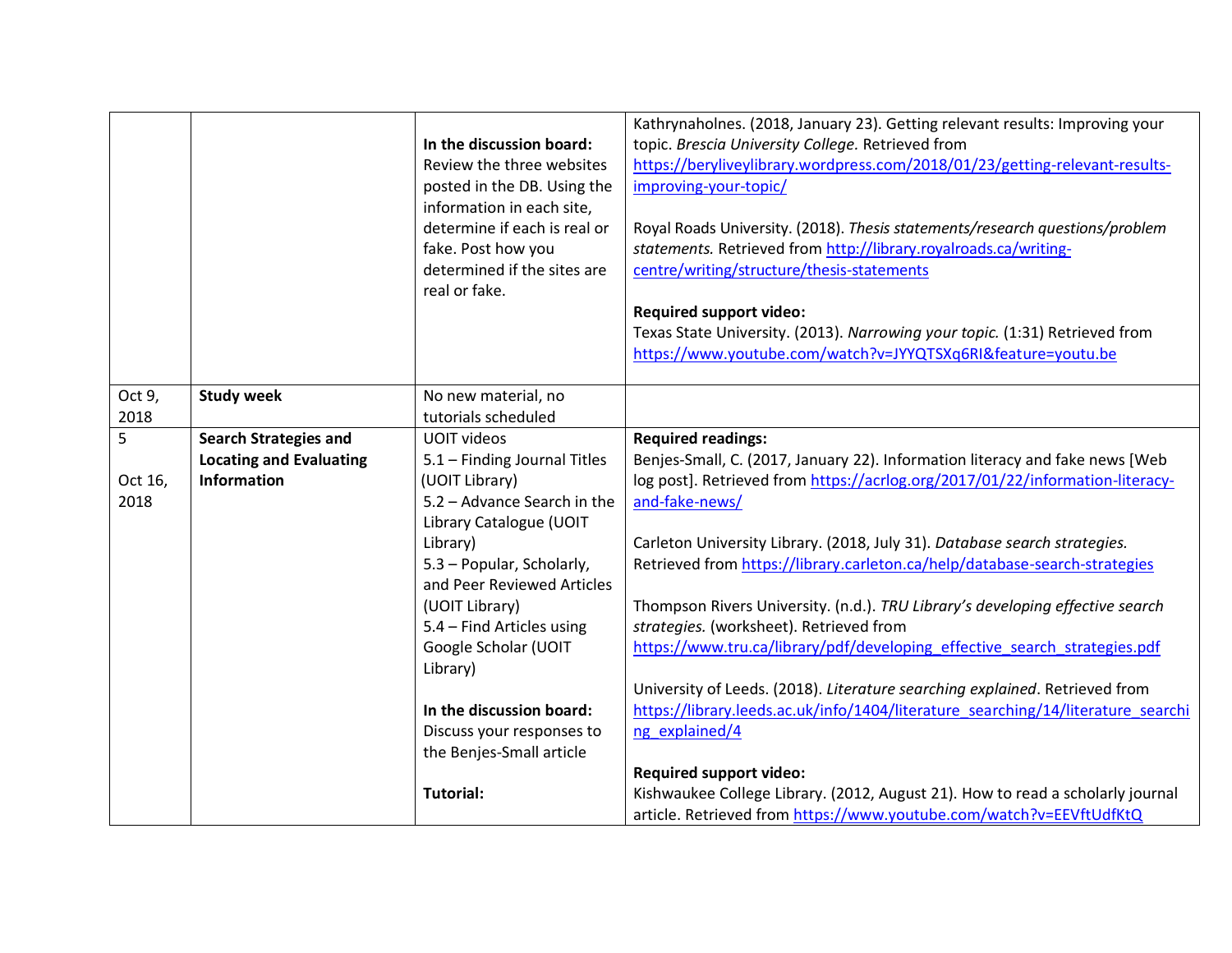|                                   |                               | Each group will present<br>their working thesis<br>statement                                                                                                                                                                                                                                | Assignment 2 due on Friday Oct 19, by 9 pm                                                                                                                                                                                                                                                                                                                                                |
|-----------------------------------|-------------------------------|---------------------------------------------------------------------------------------------------------------------------------------------------------------------------------------------------------------------------------------------------------------------------------------------|-------------------------------------------------------------------------------------------------------------------------------------------------------------------------------------------------------------------------------------------------------------------------------------------------------------------------------------------------------------------------------------------|
| 6<br>Oct 23,<br>2018              | <b>Presentations</b>          | Watch all videos from all<br>groups.<br>In the discussion board:<br>Post two suggestions for<br>changes/improvements for<br>two videos                                                                                                                                                      | No required readings for this module<br><b>Required videos</b><br>Watch all group videos clips posted in the discussion board and review the<br>keywords and phrases documents                                                                                                                                                                                                            |
| $\overline{7}$<br>Oct 30,<br>2017 | <b>Organizing Information</b> | <b>UOIT videos</b><br>$7.1 - Organizing$<br>Information from<br><b>Literature Review Articles</b><br>(Dr. Robin Kay, UOIT,<br>Faculty of Education)                                                                                                                                         | <b>Required readings</b><br>Kathrynaholnes. (2018, February 13). What's the best way to organize my<br>research? [Web log post]. Brescia University College. Retrieved from<br>https://beryliveylibrary.wordpress.com/2018/02/13/organize-research/<br>Symmons, J., & University of Victoria. (2018, August). Reading a research article<br>to gather quotes. PDF available in Blackboard |
|                                   |                               | <b>Tutorial:</b><br>Prepared to discuss topics<br>about deepfake news<br>In the discussion board:<br>Respond the BBC News<br>video with your concerns<br>and suggestions about<br>deepfake videos and how<br>this affects information<br>literacy.<br>Respond to two posts by<br>your peers | University of Toronto. (2018, May 1). Citation management: What's the best<br>citation management software for me? Retrieved from<br>https://guides.library.utoronto.ca/c.php?g=250610&p=1671260<br><b>Required support video</b><br>BBC News. (2017, July 19). Fake Obama created using AI video tool. Retrieved<br>from https://www.youtube.com/watch?v=AmUC4m6w1wo                     |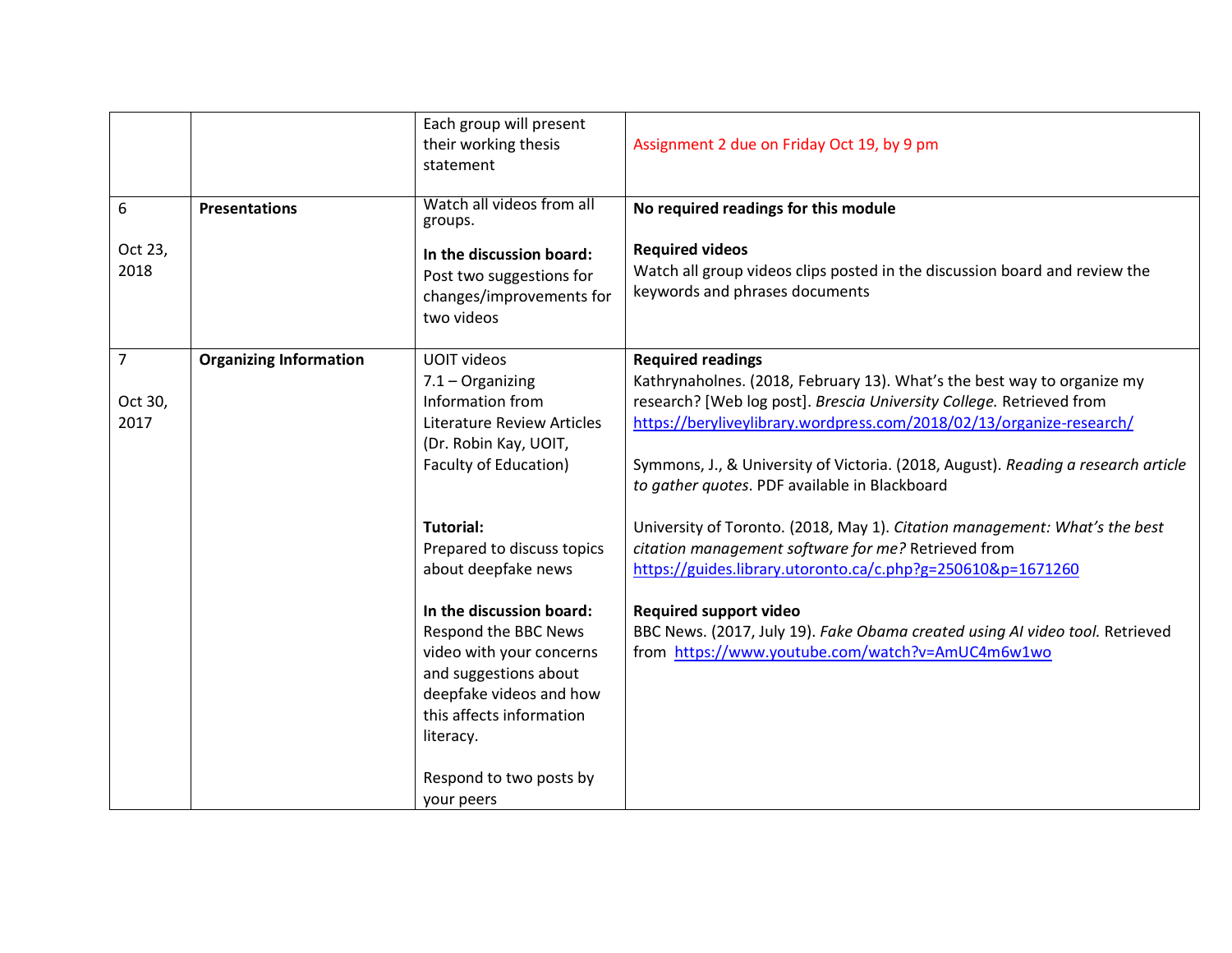| 8       | <b>APA Style</b>                  | No UOIT videos for this     | <b>Required readings:</b>                                                           |
|---------|-----------------------------------|-----------------------------|-------------------------------------------------------------------------------------|
|         |                                   | module                      | Gillis, A. (2017, January 12). Beware! Academics are getting reeled in by scam      |
| Nov 6,  |                                   |                             | journals. University Affairs. Retrieved from                                        |
| 2018    |                                   |                             | https://www.universityaffairs.ca/features/feature-article/beware-academics-         |
|         |                                   | Tutorial:                   | getting-reeled-scam-journals/                                                       |
|         |                                   | Prepared to discuss topics  |                                                                                     |
|         |                                   | about scam journals         | Purdue Online Writing Lab. (n.d.). APA formatting and style guide. Retrieved        |
|         |                                   |                             | from                                                                                |
|         |                                   |                             | https://owl.purdue.edu/owl/research and citation/apa style/apa formatting           |
|         |                                   | In the discussion board:    | and style guide/general format.html (Use this site for examples)                    |
|         |                                   | Read the article by Gillis. |                                                                                     |
|         |                                   | Respond to it with          | <b>Required support videos:</b>                                                     |
|         |                                   | concerns about the affect   | Pikes Peak Community College. (2016, February 29). APA style part 1:                |
|         |                                   | predatory journals have on  | Formatting. Retrieved from                                                          |
|         |                                   | information literacy        | https://www.youtube.com/watch?v=LBMcOGGTZYM&frags=pl%2Cwn                           |
|         |                                   |                             |                                                                                     |
|         |                                   | Respond to two posts by     | Pikes Peak Community College. (2016, March 29). APA style part 2: Quoting.          |
|         |                                   | your peers                  | Retrieved from https://www.youtube.com/watch?v=do921cAEL6o                          |
|         |                                   | Assignment 3 due on         | Pikes Peak Community College. (2016, April 7). APA style part 3: Citations.         |
|         |                                   | Monday Nov 12, by 9 pm      | Retrieved from https://www.youtube.com/watch?v=0rDSQmO0Skw                          |
|         |                                   |                             |                                                                                     |
|         |                                   |                             | Pikes Peak Community College. (2016, August 2). APA style part 4: References.       |
|         |                                   |                             | Retrieved from https://www.youtube.com/watch?v=4TagGFwGpTM                          |
| 9       | <b>Preparing to Write a Paper</b> | No UOIT videos for this     | <b>Required readings:</b>                                                           |
|         |                                   | module                      | Rooth, S. (2017, November 3). New age of citizen journalism raises questions,       |
| Nov 13, |                                   |                             | The Londoner. Retrieved from https://www.thelondoner.ca/2017/11/03/rooth-           |
| 2018    |                                   | Tutorial                    | new-age-of-citizen-journalism-raises-questions/wcm/f2414825-d620-482d-              |
|         |                                   | Prepare to discuss topics   | af30-cbfe4f363997                                                                   |
|         |                                   | about citizen journalism    |                                                                                     |
|         |                                   |                             | Singal, J. (2016, October 19). "citizen journalism" is a catastrophe right not, and |
|         |                                   |                             | it will only get worse. Select/all. Retrieved from                                  |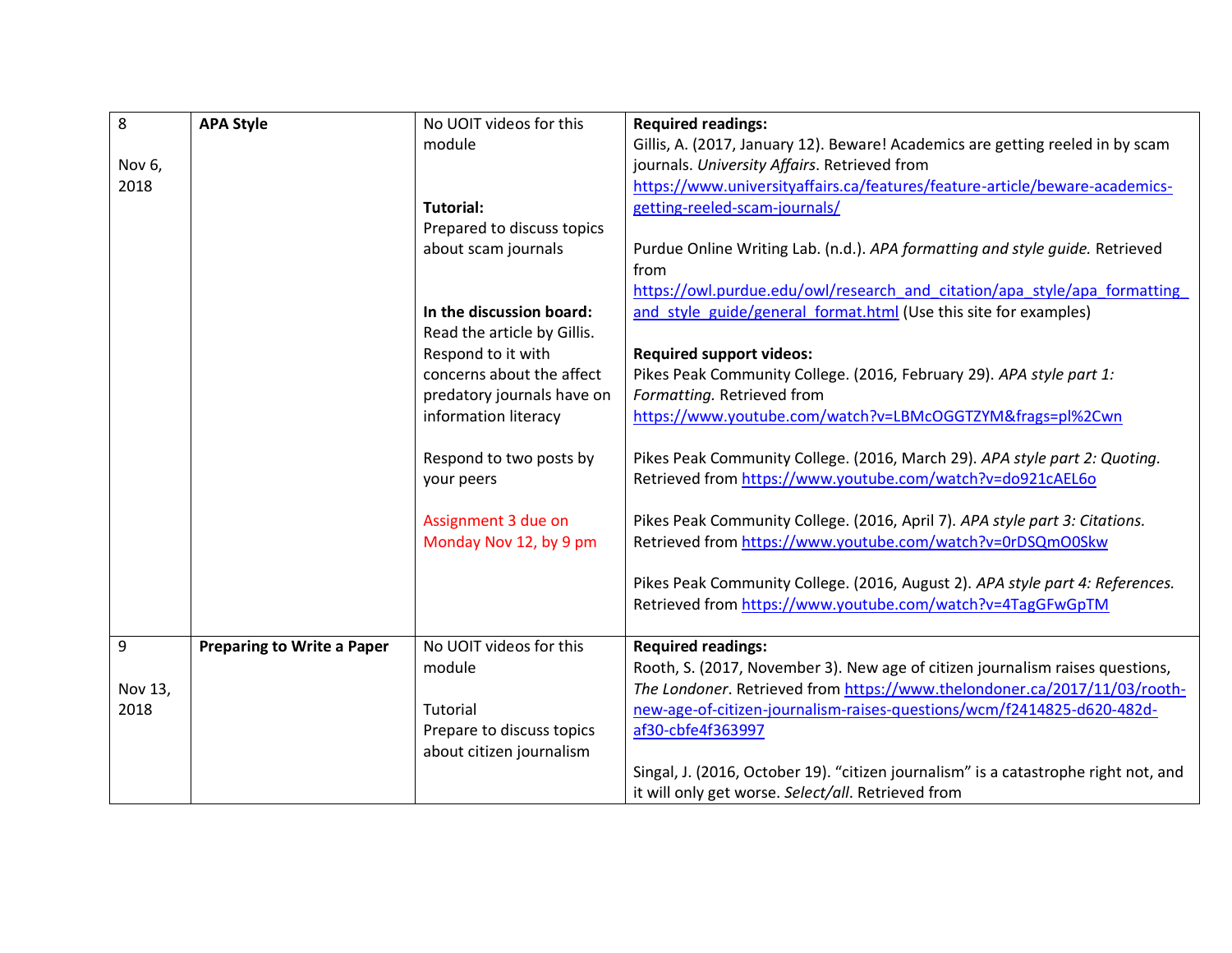|                       |                                                          | In the discussion board:<br>Answer both of the<br>following questions: Should<br>everyone, everywhere be<br>able to participate in the<br>flow of online information?<br>Should governments be<br>able to restrict citizen<br>access under certain<br>circumstances? | http://nymag.com/selectall/2016/10/citizen-journalism-is-a-catastrophe-itll-<br>only-get-worse.html<br>Taylor, D. (2007). The literature review: A few tips on conducting it. University<br>of Toronto. Retrieved from http://advice.writing.utoronto.ca/types-of-<br>writing/literature-review/<br>University of Southern California. (2018, August 14). Organizing your social<br>sciences research paper: Making an outline. Retrieved from<br>http://libguides.usc.edu/writingguide/outline                                                                                                                                                                                                                                                                                                                                                                                                                                                         |
|-----------------------|----------------------------------------------------------|----------------------------------------------------------------------------------------------------------------------------------------------------------------------------------------------------------------------------------------------------------------------|---------------------------------------------------------------------------------------------------------------------------------------------------------------------------------------------------------------------------------------------------------------------------------------------------------------------------------------------------------------------------------------------------------------------------------------------------------------------------------------------------------------------------------------------------------------------------------------------------------------------------------------------------------------------------------------------------------------------------------------------------------------------------------------------------------------------------------------------------------------------------------------------------------------------------------------------------------|
|                       |                                                          | Respond to two posts by<br>your peers                                                                                                                                                                                                                                | University of Southern California. (2018, August 14). Organizing your social<br>sciences research paper: Preparing to write. Retrieved from<br>http://libguides.usc.edu/writingguide/paragraph                                                                                                                                                                                                                                                                                                                                                                                                                                                                                                                                                                                                                                                                                                                                                          |
| 10<br>Nov 20,<br>2018 | <b>Copyright and Creative</b><br><b>Commons Licences</b> | No UOIT videos for this<br>module<br><b>Tutorial:</b><br>Prepare to discuss topics<br>about social media and<br>fake news and discuss<br>issues surrounding<br>copyright                                                                                             | <b>Required readings:</b><br>Chadwick, P. (2018, March 19). Why fake news on social media travels faster<br>than the truth. The Guardian. Retrieved from<br>https://www.theguardian.com/commentisfree/2018/mar/19/fake-news-social-<br>media-twitter-mit-journalism<br>Noel, W., & Snel, J. (2012). Copyright matters (3rd ed.). Council of Ministers of<br>Education, Canada. Retrieved from https://llc.wrdsb.ca/wp-<br>content/uploads/2014/06/Copyright-Matters.pdf Read fair dealings, pp. 3-5<br>and copying from the Internet, p. 18<br>Sandre, A. (2018, July 17, 2018). Social media platforms on the nature of fake<br>news. Hacker Noon. Retrieved from https://hackernoon.com/social-media-<br>platforms-on-the-nature-of-fake-news-d3a2ba8ca1d4<br>University of British Columbia. (2018, March 13). Copyright educational<br>resources: What is Creative Commons? Retrieved from<br>http://guides.library.ubc.ca/c.php?g=698822&p=4961441 |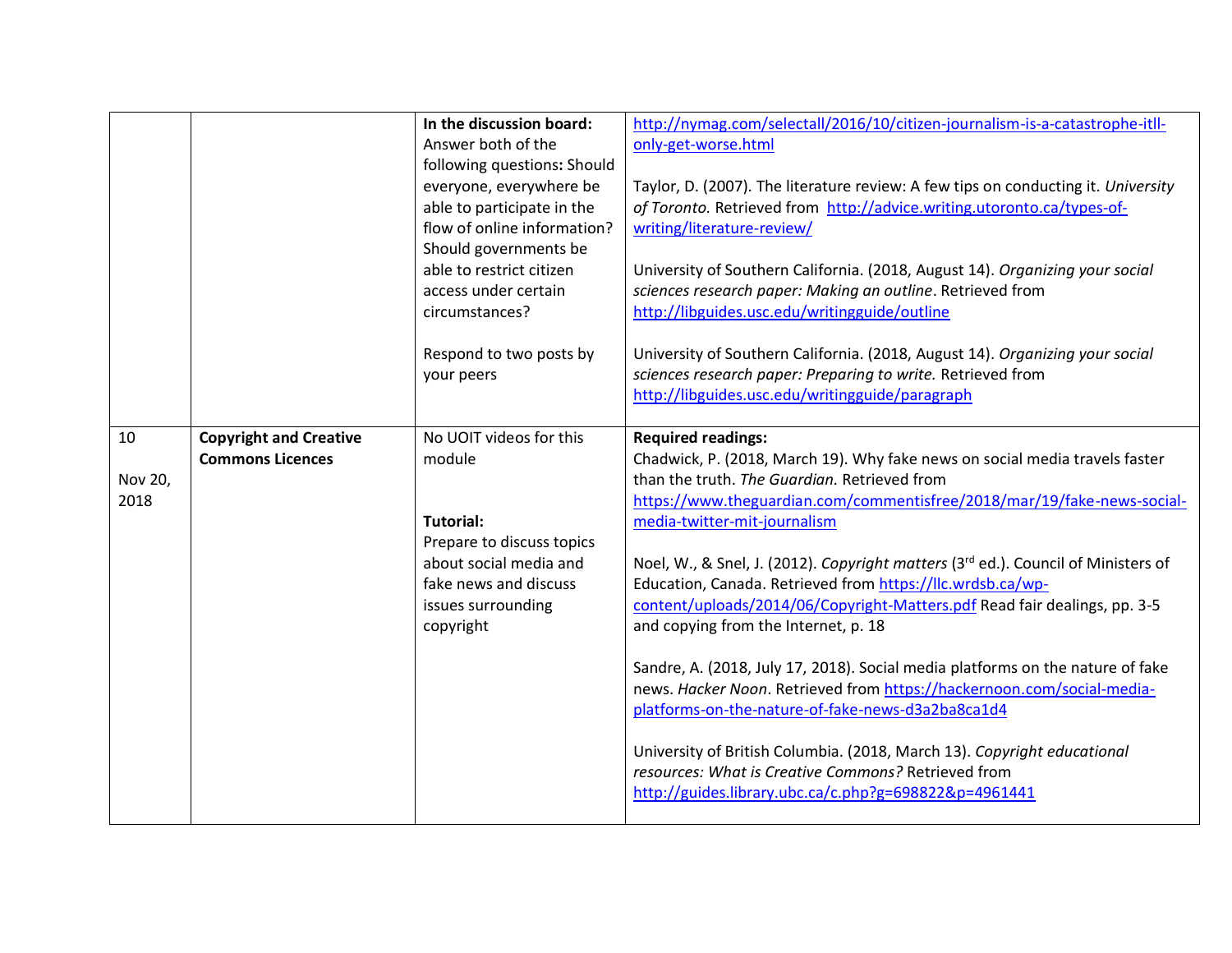|                       |                                             |                                                                                                                                                                                                                                                                                                                                                                                 | University of British Columbia. (2018, March 13). Copyright educational<br>resources: Copyright-free materials, or: what should I learn about the public<br>domain? Retrieved from<br>http://guides.library.ubc.ca/c.php?g=698822&p=4961440<br><b>Required support video:</b><br>Innovation, Science, and Economic Development Canada. (2016, September 7).                                                                                                                                                                                                                                                                                                                                                                                                                                                                                                                                                                                                                                                                                                              |
|-----------------------|---------------------------------------------|---------------------------------------------------------------------------------------------------------------------------------------------------------------------------------------------------------------------------------------------------------------------------------------------------------------------------------------------------------------------------------|--------------------------------------------------------------------------------------------------------------------------------------------------------------------------------------------------------------------------------------------------------------------------------------------------------------------------------------------------------------------------------------------------------------------------------------------------------------------------------------------------------------------------------------------------------------------------------------------------------------------------------------------------------------------------------------------------------------------------------------------------------------------------------------------------------------------------------------------------------------------------------------------------------------------------------------------------------------------------------------------------------------------------------------------------------------------------|
|                       |                                             |                                                                                                                                                                                                                                                                                                                                                                                 | What is copyright? (Canada) (2:44). Retrieved from<br>https://www.youtube.com/watch?v=ljNS5p3cqls                                                                                                                                                                                                                                                                                                                                                                                                                                                                                                                                                                                                                                                                                                                                                                                                                                                                                                                                                                        |
| 11<br>Nov 27,<br>2018 | <b>Academic Integrity and</b><br>Plagiarism | <b>UOIT videos</b><br>Tutorial: Be prepared to<br>discuss the Alphonso and<br>Workman articles and<br>other examples of<br>plagiarism you have found<br>In the discussion board:<br>Choose a side in the debate<br>presented in Lang's article.<br>Write between 15 and 20<br>sentences, provide a logical<br>defense of your position.<br>Reply to two posts by your<br>peers. | Required readings:<br>Alphonso, C. (2017, June 20). Former TDSB director guilty of plagiarizing his<br>PhD, panel says. The Globe and Mail. Retrieved from<br>https://www.theglobeandmail.com/news/toronto/former-tdsb-director-guilty-<br>of-plagiarizing-his-phd-panel-says/article35403977/<br>Lang, J. M. (2010, October 4). Plagiarizing yourself. The Chronical of Higher<br>Education. Retrieved from https://www.chronicle.com/article/Plagiarizing-<br>Yourself/124781<br>University of Toronto. (2018, June 27). Academic integrity and plagiarism.<br>Retrieved from https://guides.library.utoronto.ca/plagiarism<br>Workman, R. (2018, August 15). ING pulls editor's content from site following<br>evidence of plagiarism. Retrieved from<br>https://comicbook.com/gaming/2018/08/15/ign-pulls-filip-miucin-content-<br>following-plagiarism-claims/<br><b>Required support video:</b><br>Brock University Library. (2014, September 2). What is plagiarism and how to<br>avoid it. (1:50). Retrieved from<br>https://www.youtube.com/watch?v=Pmab92ghG0M |
| 12                    | <b>Educational Applications</b>             | Watch the video clips from<br>all groups.                                                                                                                                                                                                                                                                                                                                       | No required readings for this module                                                                                                                                                                                                                                                                                                                                                                                                                                                                                                                                                                                                                                                                                                                                                                                                                                                                                                                                                                                                                                     |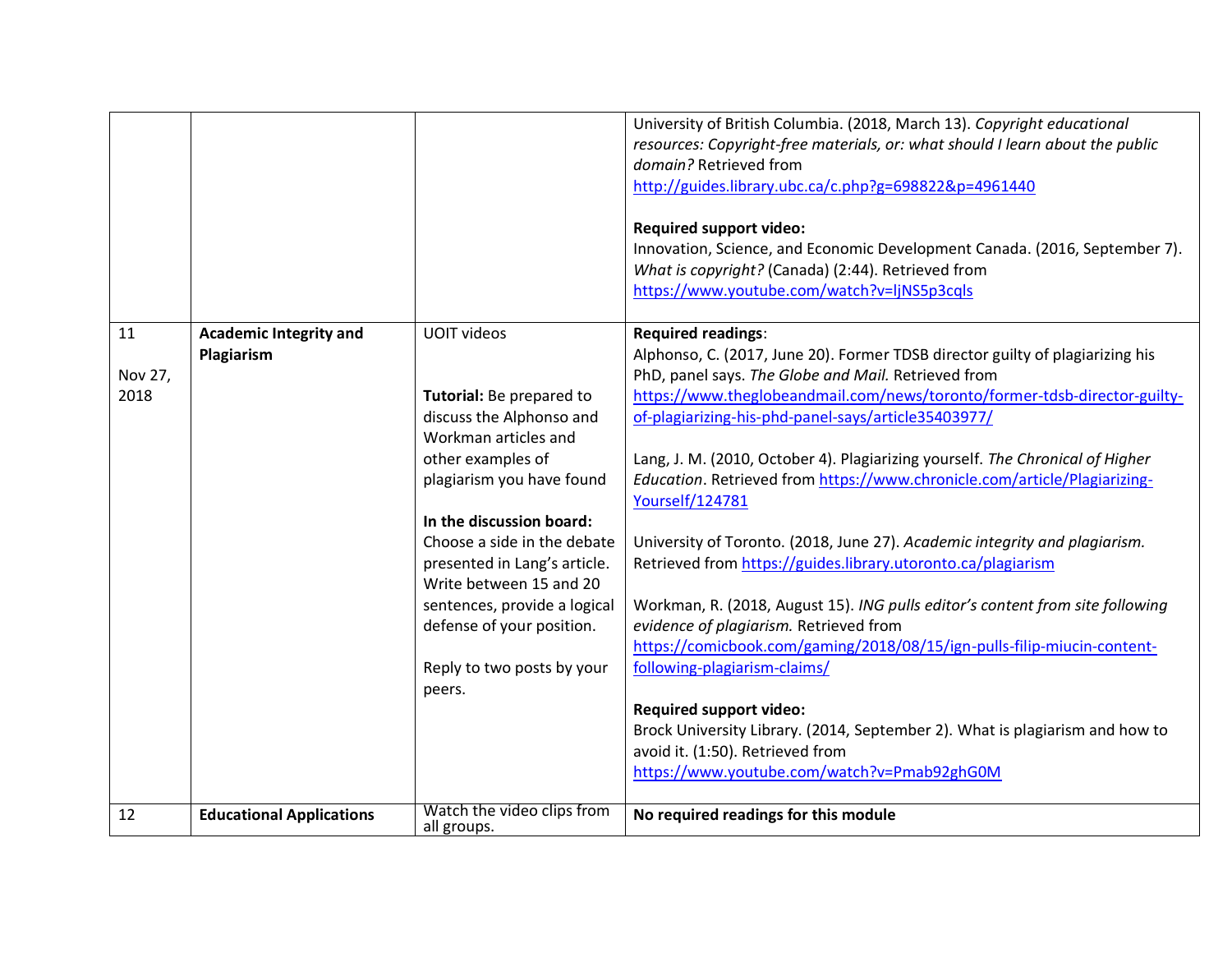| Dec 4,<br>2018 | <b>Information Literacy Project</b><br><b>Presentation Due</b> | Discussions of final PBL<br>responses from each group<br>during the synchronous<br>tutorial | <b>Required videos</b><br>Watch all group videos clips posted in the discussion board |
|----------------|----------------------------------------------------------------|---------------------------------------------------------------------------------------------|---------------------------------------------------------------------------------------|
|                |                                                                | Assignment 4 due on<br>Saturday Dec 1 by 9 pm                                               |                                                                                       |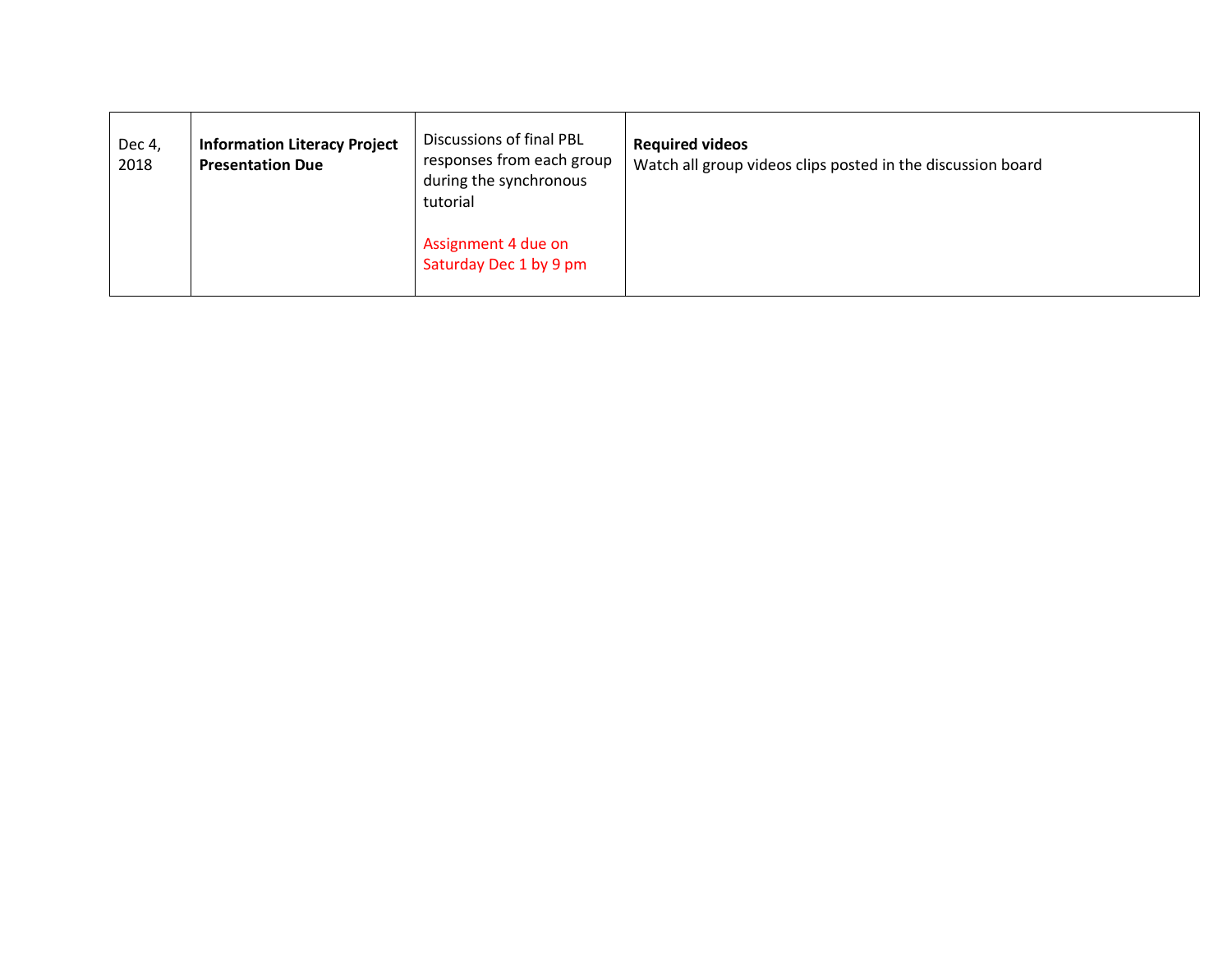# **7. Required Texts/Readings**

For this 12-week course, we will critically engage with the material through a review of literature and a discussion of key concepts and ideas generated through that review of relevant literature. Learners need to be prepared each week by reading literature on the topic for that week as identified in the course's Blackboard site. Suggested readings for each topic have been identified; however, learners are required to find better articles and articles that suit their subject domain areas of study (i.e. health care, engineering, children's software, patient education, K-12 education, etc.), as well as bringing in relevant readings from other courses to enrich the discussion and tutorials.

The instructor works from a collection of online and/or print resources. Many of these texts and documents will be provided through the Blackboard course site, however learners will also find an extensive collection of useful Internet links as they explore their PBLs and are encouraged to share these with the class via the Blackboard site.

The resource below has general utility and should be regarded as readings that will form part of your own professional library of texts for the course in addition to the weekly articles outlined below in the course schedule.

*Additional readings may be assigned or recommended during the course.*

# **8. Evaluation Method**

The following is a summary description of the components upon which the final assessment will be based and provides an outline of the relative value of each of the components and their criteria. All ideas and resources used that do not originate with you must be cited and referenced using APA,  $6<sup>th</sup>$  edition format.

| Assignment                             | Due<br>Date                                                                                            | Brief description                                                                                                                                                                                                                                                               | Value and group<br>or individual<br>assessment |  |
|----------------------------------------|--------------------------------------------------------------------------------------------------------|---------------------------------------------------------------------------------------------------------------------------------------------------------------------------------------------------------------------------------------------------------------------------------|------------------------------------------------|--|
| Ten<br>sentences and<br>ten graphics   | End of<br>week 1                                                                                       | Use only five sentences and five graphics to<br>describe and illustrate your current knowledge<br>about information literacy. Next use an<br>additional five sentences and five graphics to<br>describe and illustrate your current<br>suppositions about information literacy. | 10%<br>Individual                              |  |
| Weeks 1-6<br>tutorial<br>participation | End of<br>Verbal and chat room discussion participation<br>to the week tutorials. Camera on.<br>week 6 |                                                                                                                                                                                                                                                                                 | 6%<br>Individual                               |  |
| Weeks 1-6<br>discussion                | End of<br>week 6                                                                                       | Weekly postings in the class <b>Blackboard</b><br>forum using the questions/prompts/directions                                                                                                                                                                                  | 4%<br>Individual                               |  |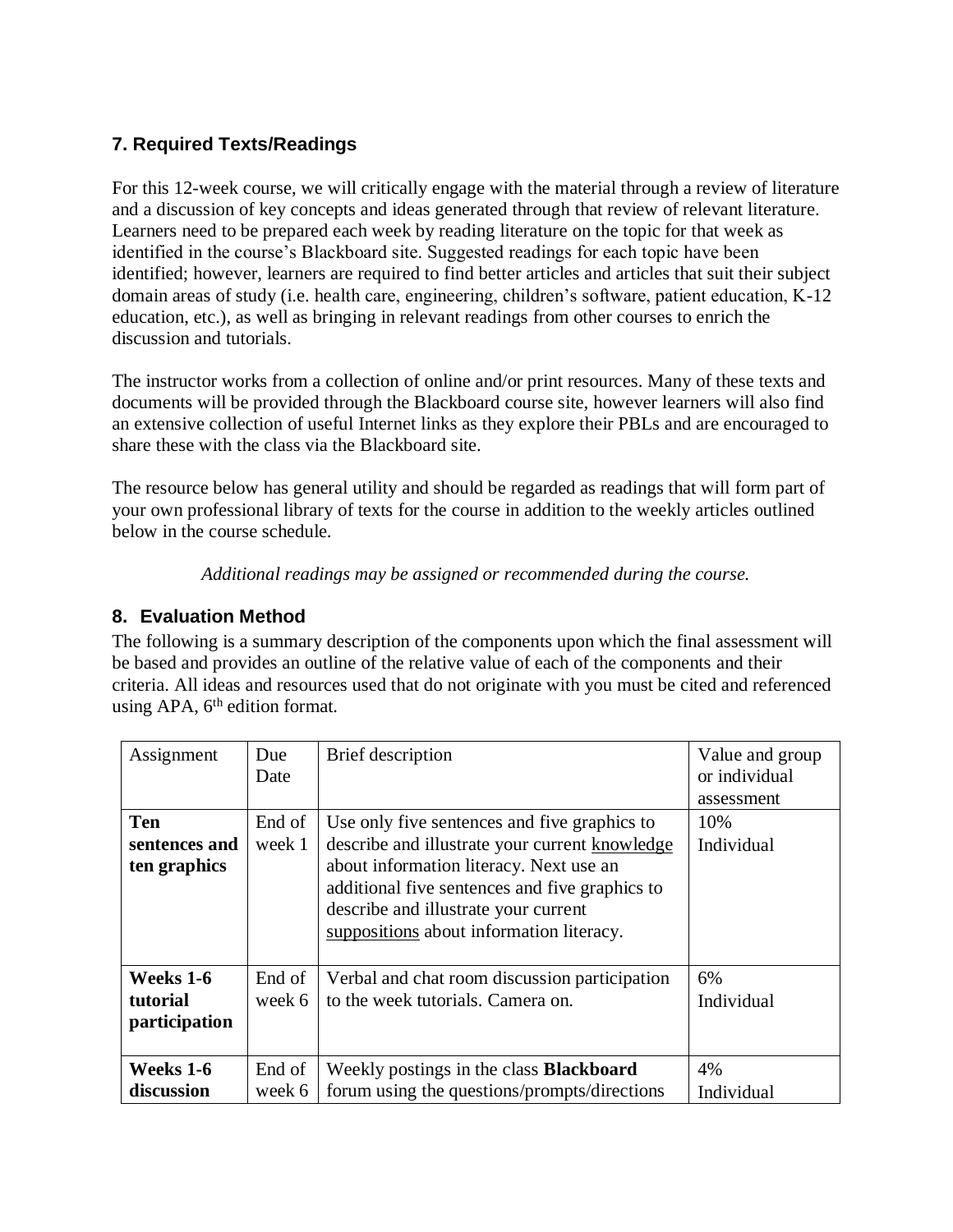| board<br>participation                                                                                      |                                                                                                                                                                                                                                                                                                                                                                                                                                                                    | provided in each discussion board forum.<br>Learners are assessed on the depth of<br>information/insights of each post and their<br>responses to other learners' posts.                                                                                                                                                                                                                                                                                                                                                                                       |                                   |  |
|-------------------------------------------------------------------------------------------------------------|--------------------------------------------------------------------------------------------------------------------------------------------------------------------------------------------------------------------------------------------------------------------------------------------------------------------------------------------------------------------------------------------------------------------------------------------------------------------|---------------------------------------------------------------------------------------------------------------------------------------------------------------------------------------------------------------------------------------------------------------------------------------------------------------------------------------------------------------------------------------------------------------------------------------------------------------------------------------------------------------------------------------------------------------|-----------------------------------|--|
| <b>Location and</b><br>evaluation<br>video and<br>handout                                                   | Middle<br>Select a topic that your group would like to<br>research (not information literacy). Create a<br>of<br>viable thesis statement, generate a list of<br>week 6<br>keywords and phrases. Begin searching for<br>relevant material. Create a video that shows<br>the challenges the group when looking for and<br>evaluating the sources. Conclude the video<br>with a short list of what you would do different<br>or better. Post the keywords and phrases |                                                                                                                                                                                                                                                                                                                                                                                                                                                                                                                                                               |                                   |  |
| <b>Five-minute</b><br>analysis<br>video                                                                     | Week<br>Using the thesis statement created for<br>9<br>assignment 2, locate three sources based on the<br>topic – one article published in a popular<br>magazine (online, or print), one paper in a<br>refereed scholarly journal, and one website that<br>is not a journal or popular magazine site.<br>Create a video that analyzes how the topic is<br>presented.                                                                                               |                                                                                                                                                                                                                                                                                                                                                                                                                                                                                                                                                               | 15%<br>Group<br>10%<br>Individual |  |
| <b>Information</b><br><b>Literacy</b><br><b>Project</b>                                                     | Week<br>12                                                                                                                                                                                                                                                                                                                                                                                                                                                         | Create a video between 7 and 10 minutes in<br>length that takes a character through the Big6<br>skills (define, strategies, access, use, synthesis,<br>and evaluation). Use the thesis statement<br>created by the group in first half the course as<br>the topic. Provide a detailed storyline that<br>requires the character to make wise and unwise<br>information literacy choices, and the results of<br>these choices. Providing a critical analysis of<br>each decision. Ground the decisions in the<br>literature using APA citations and references. | 15%<br>Group<br>10%<br>Individual |  |
| <b>Weeks 7-12</b><br>End of<br>tutorial<br>to the week tutorials. Camera on.<br>week<br>participation<br>12 |                                                                                                                                                                                                                                                                                                                                                                                                                                                                    | Verbal and chat room discussion participation                                                                                                                                                                                                                                                                                                                                                                                                                                                                                                                 | 6%<br>Individual                  |  |
| <b>Weeks 7-12</b><br>discussion<br>board<br>participation                                                   | End of<br>week<br>12                                                                                                                                                                                                                                                                                                                                                                                                                                               | Weekly postings in the class <b>Blackboard</b><br>forum using the questions/prompts/directions<br>provided in each discussion board forum.<br>Learners are assessed on the depth of                                                                                                                                                                                                                                                                                                                                                                           | 4%<br>Individual                  |  |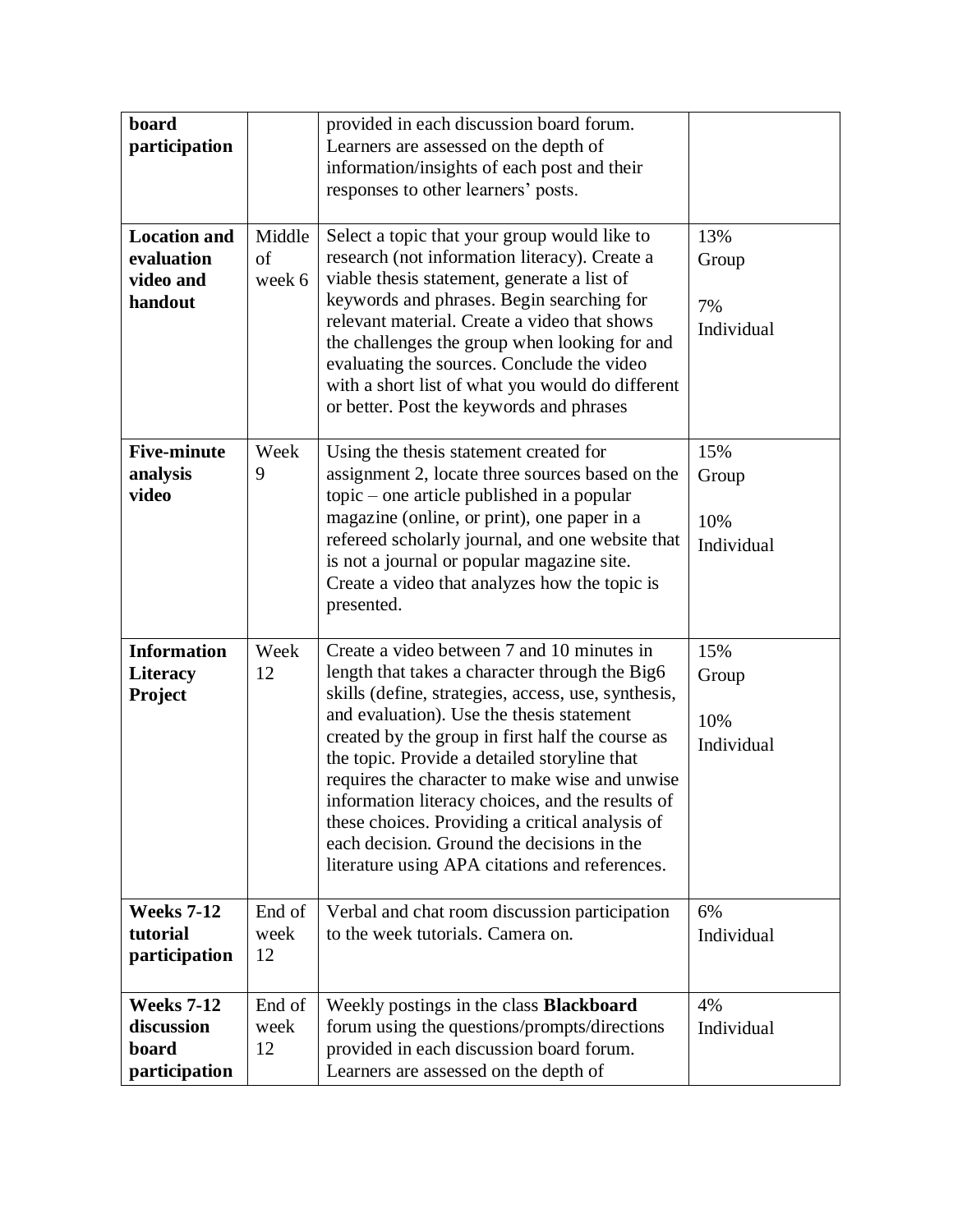|  | information/insights of each post and their<br>responses to other learners' posts. |  |
|--|------------------------------------------------------------------------------------|--|
|  |                                                                                    |  |

## **UOIT grading**

All assignment are graded using a letter grade. The letter grades will corespond with UOIT's grading scheme. The graphics of the grading scheme (see below) provides learners with the letter grade, percentage range, and description. It may take up to two weeks to return graded assignments. This is dependent upon the number of learners in the course.

|           | Grade Percentage | Grade<br>points | <b>Description</b>                                                                                                                                                                                                                                 |  |  |  |  |
|-----------|------------------|-----------------|----------------------------------------------------------------------------------------------------------------------------------------------------------------------------------------------------------------------------------------------------|--|--|--|--|
| $A+$      | 90 to 100        | 4.3             | Excellent. Strong evidence of originality and independence of thought;                                                                                                                                                                             |  |  |  |  |
| А         | 85 to 89         | 4               | good organization; capacity to analyze and synthesize; superior grasp of<br>subject matter with sound critical evaluations; evidence of extensive<br>knowledge base; and an outstanding ability to communicate.                                    |  |  |  |  |
| А-        | 80 to 84         | 3.7             |                                                                                                                                                                                                                                                    |  |  |  |  |
| B+        | 77 to 79         | 3.3             | Good. Substantial knowledge of subject matter; some evidence of<br>organization and analytic ability; a moderate degree of originality and                                                                                                         |  |  |  |  |
| B         | 73 to 76         | 3               | independence of thought; reasonable understanding of relevant issues;<br>evidence of familiarity with literature; and an ability to communicate clearly                                                                                            |  |  |  |  |
| <b>B-</b> | 70 to 72         | 2.7             | and fluently.                                                                                                                                                                                                                                      |  |  |  |  |
| $C+$      | 67 to 69         | 2.3             | Adequate. Student is profiting from his or her university experience; an<br>acceptable understanding of the subject matter; ability to develop                                                                                                     |  |  |  |  |
| c         | 60 to 66         | $\overline{2}$  | solutions to simple problems in the material; some ability to organize and<br>analyze ideas; and an ability to communicate adequately.                                                                                                             |  |  |  |  |
| D         | 50 to 59         | $\mathbf{1}$    | Marginal. Some evidence that critical and analytic skills have been<br>developed; rudimentary knowledge of the subject matter; and significant<br>weakness in the ability to communicate.                                                          |  |  |  |  |
| F         | $0$ to 49        | $\circ$         | Inadequate. Little evidence of even a superficial understanding of subject<br>matter; weakness in critical and analytic skills; limited or irrelevant use of<br>literature; failure to complete required work; and an inability to<br>communicate. |  |  |  |  |

# **9. Assignments and Tests**

## **Assignment 1:** 10 by 10 (individual)

Use only five sentences and five graphics to describe and illustrate your current knowledge about information literacy. Next use an additional five sentences and five graphics to describe and illustrate your current suppositions about information literacy. Important: There are no correct or incorrect answers about knowledge or suppositions. This assignment will help learners gauge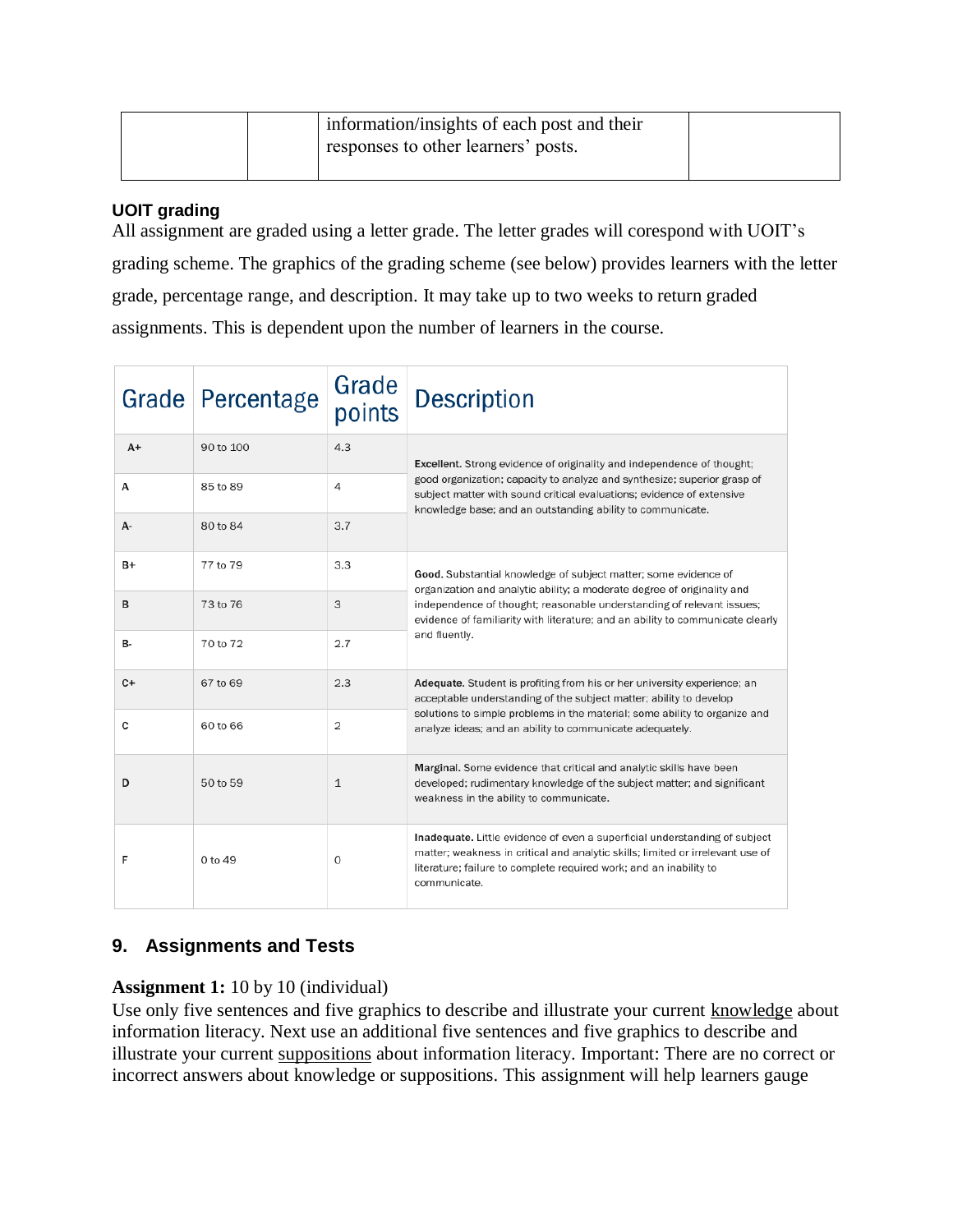their current understanding of information literacy and help them identify areas they wish to explore further.

| Indicator                        | <b>Percent</b> | <b>Does Not Meet</b>                                                                                                                                                                                                                              | <b>Approaches</b>                                                                                                                                                                                                                                                            | <b>Meets Expectations</b>                                                                                                                                                                                                           |  |
|----------------------------------|----------------|---------------------------------------------------------------------------------------------------------------------------------------------------------------------------------------------------------------------------------------------------|------------------------------------------------------------------------------------------------------------------------------------------------------------------------------------------------------------------------------------------------------------------------------|-------------------------------------------------------------------------------------------------------------------------------------------------------------------------------------------------------------------------------------|--|
|                                  | of mark        | <b>Expectations</b>                                                                                                                                                                                                                               | <b>Expectations</b>                                                                                                                                                                                                                                                          |                                                                                                                                                                                                                                     |  |
| Grade                            |                | $\mathbf F$                                                                                                                                                                                                                                       | $C$ to $D$                                                                                                                                                                                                                                                                   | <b>B</b> to A                                                                                                                                                                                                                       |  |
| Range                            |                |                                                                                                                                                                                                                                                   |                                                                                                                                                                                                                                                                              |                                                                                                                                                                                                                                     |  |
| Five<br>knowledge<br>sentences   | 2.5%           | Material is not<br>1.<br>clear, coherent<br>and organized.<br>Material is off<br>2.<br>topic<br>Material is not<br>3.<br>legible, not<br>accurate<br>$(s$ pelling/<br>grammar)<br>4. Material has<br>not been proof<br>read and edited            | Material is<br>1.<br>somewhat clear,<br>coherent and<br>organized.<br>Material is<br>2.<br>mostly on topic<br>3.<br>Material is<br>somewhat<br>legible, accurate<br>$(s$ pelling/<br>grammar).<br>Material has not<br>4.<br>been well proof                                  | 1. Material is clear,<br>coherent and<br>organized.<br>Material is on<br>2.<br>topic<br>Material is<br>3.<br>legible, accurate<br>$(s$ pelling/<br>grammar)<br>Material has been<br>4.<br>proof read and<br>edited for<br>accuracy. |  |
| Five<br>knowledge<br>graphics    | 2.5%           | for accuracy.<br>Missing<br>1.<br>graphics or too<br>many graphics.<br>Tenuous link<br>2.<br>between<br>graphics and<br>sentences                                                                                                                 | read and edited<br>for accuracy.<br>1.<br>Correct number<br>of graphics<br>Some links<br>2.<br>between the<br>graphics and the<br>sentences                                                                                                                                  | Correct number<br>1.<br>of graphics<br>Good/strong link<br>2.<br>between the<br>graphics and the<br>sentences                                                                                                                       |  |
| Five<br>supposition<br>sentences | 2.5%           | 1. Material is not<br>clear, coherent<br>and organized.<br>Material is off<br>2.<br>topic<br>3. Material is not<br>legible, not<br>accurate<br>$(s$ pelling/<br>grammar)<br>4. Material has<br>not been proof<br>read and edited<br>for accuracy. | 1. Material is<br>somewhat clear,<br>coherent and<br>organized.<br>Material is<br>2.<br>mostly on topic<br>Material is<br>3.<br>somewhat<br>legible, accurate<br>$(s$ pelling/<br>grammar).<br>Material has not<br>4.<br>been well proof<br>read and edited<br>for accuracy. | 1. Material is clear,<br>coherent and<br>organized.<br>Material is on<br>2.<br>topic<br>Material is<br>3.<br>legible, accurate<br>$(s$ pelling/<br>grammar)<br>Material has<br>4.<br>been proof read<br>and edited for<br>accuracy. |  |

| Assignment 1 rubric |  |
|---------------------|--|
|---------------------|--|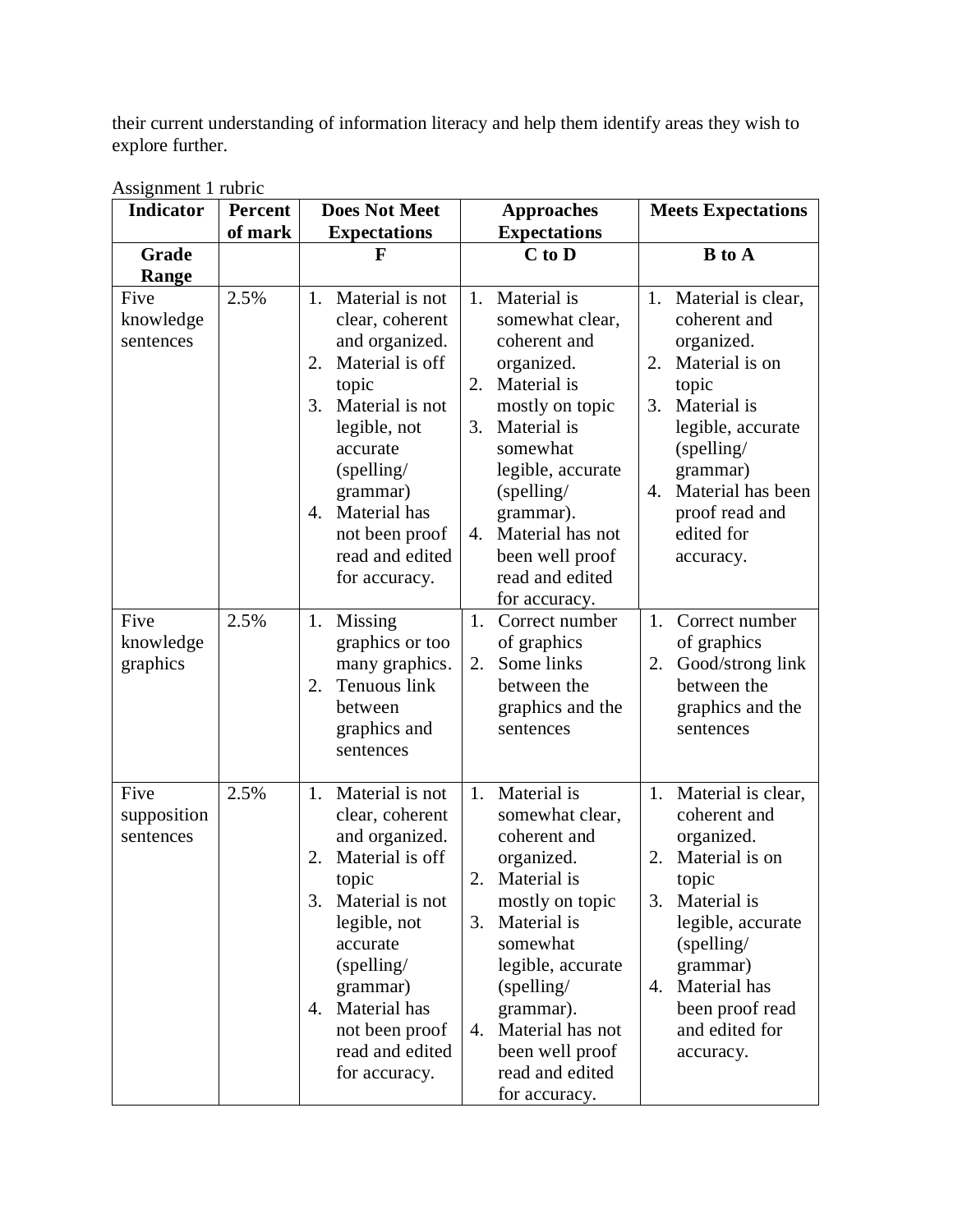| Five<br>supposition<br>graphics | 2.5% | Missing<br>graphics or too<br>many graphics.<br>2. Tenuous link<br>between<br>graphics and<br>sentences | 1. Correct number<br>of graphics<br>Some links<br>between the<br>graphics and the<br>sentences | 1. Correct number<br>of graphics<br>2. Good/strong link<br>between the<br>graphics and the<br>sentences |
|---------------------------------|------|---------------------------------------------------------------------------------------------------------|------------------------------------------------------------------------------------------------|---------------------------------------------------------------------------------------------------------|
|                                 |      |                                                                                                         |                                                                                                |                                                                                                         |

## **Weeks 1 to 6 Discussion Board rubric**

These rubrics measure the contributions to the weekly postings in the Blackboard discussion forum. According to the weekly instructions, post a minimum of two responses (not to your own group/group members) for the week indicated to the posts of your peers to help build a community of learners. Note: Some discussion board activates call for the team to post an object, and then requires individuals to post two responses to other teams' work. It is the responsibility of each team member to ensure the team's work is posted prior to the deadline. All discussion posts are due by 9 PM on Mondays.

|               | Weeks |  |   |  |  |  |  |
|---------------|-------|--|---|--|--|--|--|
|               |       |  | ◠ |  |  |  |  |
| Posted        |       |  |   |  |  |  |  |
| Two responses |       |  |   |  |  |  |  |

| Legend                                                   |   |
|----------------------------------------------------------|---|
| No post required                                         |   |
| Did not post/off topic                                   |   |
| Uploaded a detailed topic posted                         | А |
| Did not post a response/off topic/responded to own group | Е |
| Posted one detailed response                             |   |
| Posted two responses with some details                   | B |
| Posted two responses with good details/insights          |   |
|                                                          |   |

Weeks 1 to 6 Tutorial Participation Rubric

|            | Weeks |  |  |  |  |  |  |  |
|------------|-------|--|--|--|--|--|--|--|
|            |       |  |  |  |  |  |  |  |
| Attendance |       |  |  |  |  |  |  |  |
| Camera     |       |  |  |  |  |  |  |  |

| Legend                  |   |
|-------------------------|---|
| Attended                |   |
| Arrived late/left early | ┌ |
| Did not attend          |   |
| Camera on, not paused   |   |
|                         |   |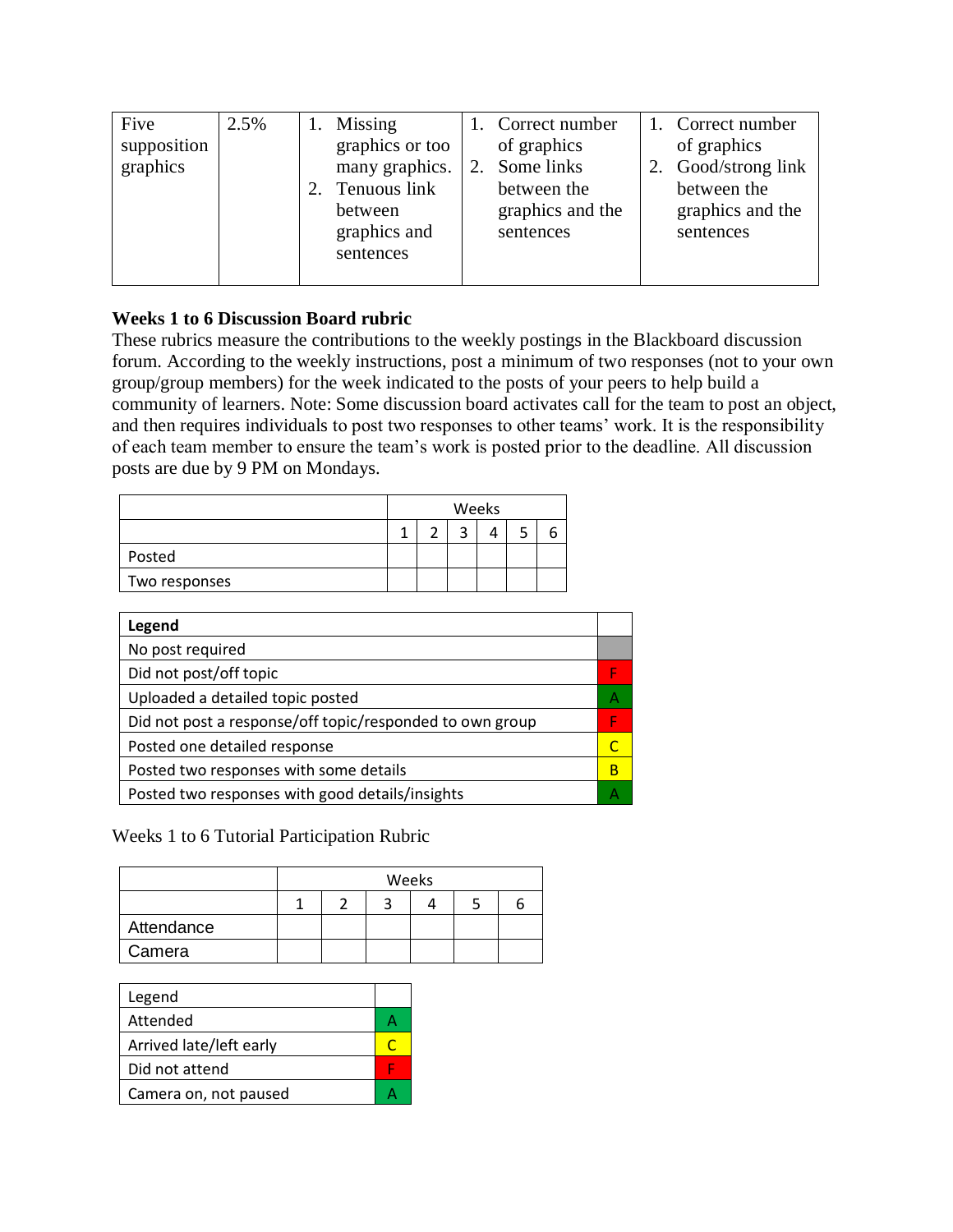| Camera mostly off/paused |  |
|--------------------------|--|
| Camera off               |  |

|                                         | Weeks |  |  |  |  |
|-----------------------------------------|-------|--|--|--|--|
| Tutorial participation                  |       |  |  |  |  |
| Verbal and/or chat participation in the |       |  |  |  |  |
| discussion                              |       |  |  |  |  |

| Legend                  |        |
|-------------------------|--------|
| No participation        |        |
| Minimal participation   |        |
| Contributes and engages | A to B |

**Assignment 2:** Location and evaluation video and handout – Individual and group The purpose of this assignment is for learners to practice locating and evaluating resources. In groups of three or four people, select a topic that you would like to research (not information literacy). Create a viable thesis statement, and then generate a list of keywords and phrase. Begin searching for relevant material. Create a video that shows the challenges the group encountered when looking for and evaluating the sources. The challenges should **not** address challenges with group dynamics. Include the thesis statement at the beginning of the video. Conclude the video with a critical analysis, in the form of a list, of what your group could do different or better in the location and evaluation process. Post a document or list of the group's keywords and phrases along with a link to the video in the discussion board. Each group will run a five-minute question and answer session in the week six tutorial.

| Indicator                                   | <b>Percent</b><br><sub>of</sub> | <b>Does Not Meet</b><br><b>Approaches</b><br><b>Expectations</b><br><b>Expectations</b>                                       |                                                                                                       | <b>Meets</b><br><b>Expectations</b>                                                                                            |  |
|---------------------------------------------|---------------------------------|-------------------------------------------------------------------------------------------------------------------------------|-------------------------------------------------------------------------------------------------------|--------------------------------------------------------------------------------------------------------------------------------|--|
|                                             | mark                            |                                                                                                                               |                                                                                                       |                                                                                                                                |  |
| Grade                                       | 13                              | F                                                                                                                             | $C$ to $D$                                                                                            | <b>B</b> to A                                                                                                                  |  |
| Range                                       |                                 |                                                                                                                               |                                                                                                       |                                                                                                                                |  |
| Keyword<br>and phrases<br>list              | 5%                              | List is missing<br>1.<br>or substantially<br>incomplete<br>Many items are<br>2.<br>not relevant to<br>the thesis<br>statement | More items<br>1.<br>needed on the list<br>2.<br>Most items are<br>relevant to the<br>thesis statement | 1.<br>A good/<br>excellent list of<br>keywords and<br>phrases<br>All items are<br>2.<br>relevant to the<br>thesis<br>statement |  |
| Location<br>and<br>evaluation<br>challenges | 4%                              | 3.<br>Missing<br>location<br>challenges<br>Provides little<br>4.                                                              | 1. Provides some<br>details about<br>location<br>challenges                                           | Provides<br>1.<br>good/excellent<br>details about<br>location                                                                  |  |

PBL Part 1 Group Assessment Rubric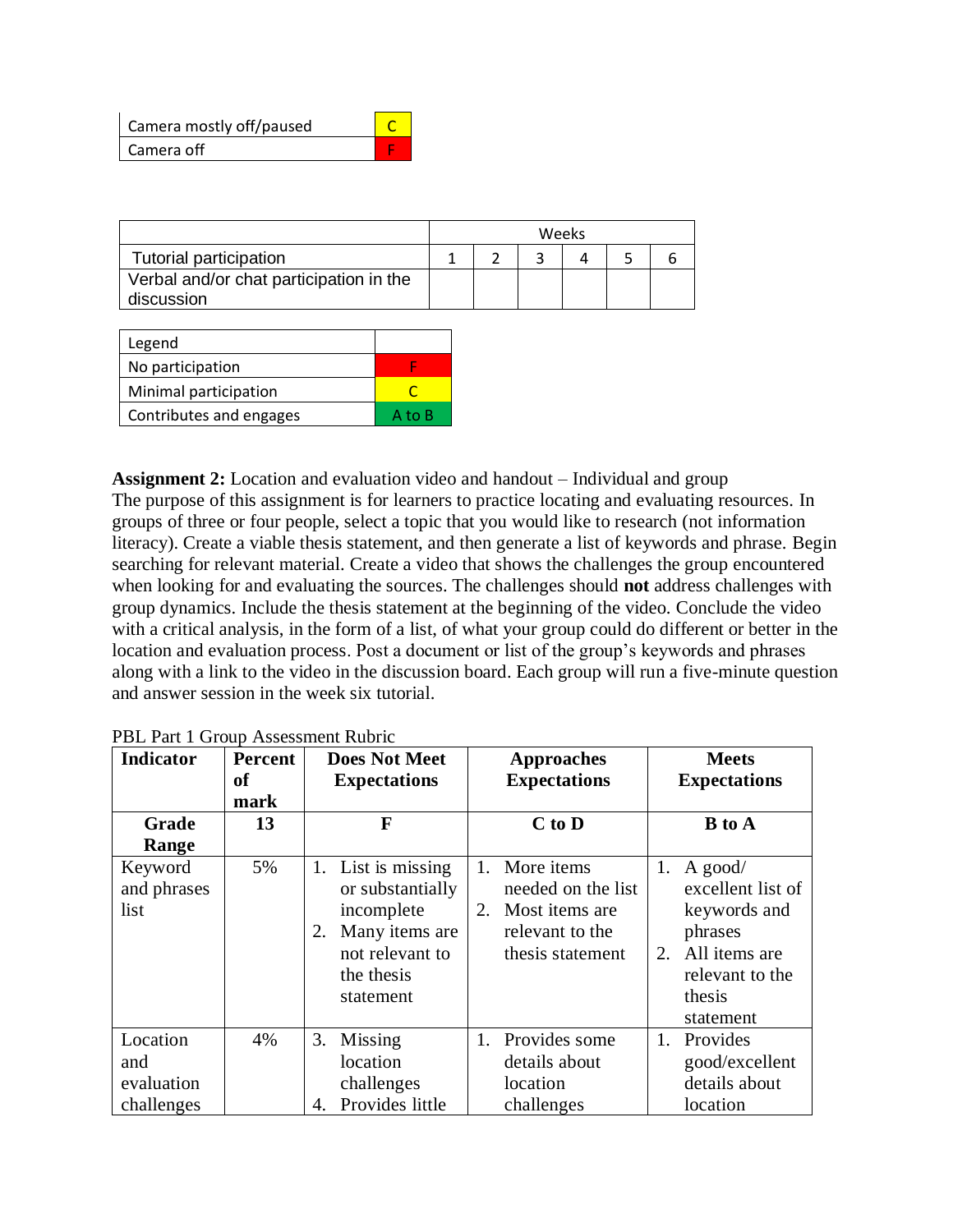|                                      |    | 5.<br>6.             | information<br>about location<br>challenges<br>Missing<br>evaluation<br>challenges.<br>Provides little<br>information<br>about<br>evaluation<br>challenges                                                                                                                                                                         | 2.                                 | Provides some<br>details about<br>evaluation<br>challenges                                                                                                                                                                                                                                                                                 | 2.                   | challenges<br>Provides<br>good/excellent<br>details about<br>evaluation<br>challenges                                                                                                                                                                                                                                                          |
|--------------------------------------|----|----------------------|------------------------------------------------------------------------------------------------------------------------------------------------------------------------------------------------------------------------------------------------------------------------------------------------------------------------------------|------------------------------------|--------------------------------------------------------------------------------------------------------------------------------------------------------------------------------------------------------------------------------------------------------------------------------------------------------------------------------------------|----------------------|------------------------------------------------------------------------------------------------------------------------------------------------------------------------------------------------------------------------------------------------------------------------------------------------------------------------------------------------|
| Critical<br>analysis<br>(short list) | 4% | 1.<br>2.<br>3.<br>4. | Location<br>critical<br>analysis is<br>missing,<br>incomplete, not<br>on topic,<br>and/or not<br>logical<br>Location<br>critical<br>analysis lacks<br>details<br>Evaluation<br>critical<br>analysis is<br>missing,<br>incomplete, not<br>on topic,<br>and/or not<br>logical<br>Evaluation<br>critical<br>analysis lacks<br>details | 1.<br>2.<br>3.<br>$\overline{4}$ . | Location critical<br>analysis is<br>present, mostly<br>complete, mostly<br>on topic, and/or<br>mostly logical<br>Location critical<br>analysis has some<br>detail<br>Evaluation<br>critical analysis<br>is present, mostly<br>complete, mostly<br>on topic, and/or<br>mostly logical<br>Evaluation<br>critical analysis<br>has some detail | 1.<br>2.<br>3.<br>4. | Location<br>critical analysis<br>is present,<br>complete, on<br>topic, and/or<br>logical<br>Location<br>critical analysis<br>provides good/<br>excellent<br>details<br>Evaluation<br>critical analysis<br>is present,<br>complete, on<br>topic, and/or<br>logical<br>Evaluation<br>critical analysis<br>provides good/<br>excellent<br>details |

|  | <b>Assignment 2: Individual PBL Presentation Rubric</b> |
|--|---------------------------------------------------------|
|--|---------------------------------------------------------|

| <b>Indicator</b>                                                                                  | Percent<br><b>of</b><br>mark | <b>Does Not Meet</b><br><b>Expectations</b> | <b>Approaches</b><br><b>Expectations</b> | <b>Meets</b><br><b>Expectations</b> |
|---------------------------------------------------------------------------------------------------|------------------------------|---------------------------------------------|------------------------------------------|-------------------------------------|
| <b>Grade Range</b>                                                                                |                              |                                             | $C$ to $D$                               | <b>B</b> to A                       |
| Added value to<br>presentation;<br>contributed to<br>delivery;<br>supported other<br>team members | 3%                           |                                             |                                          |                                     |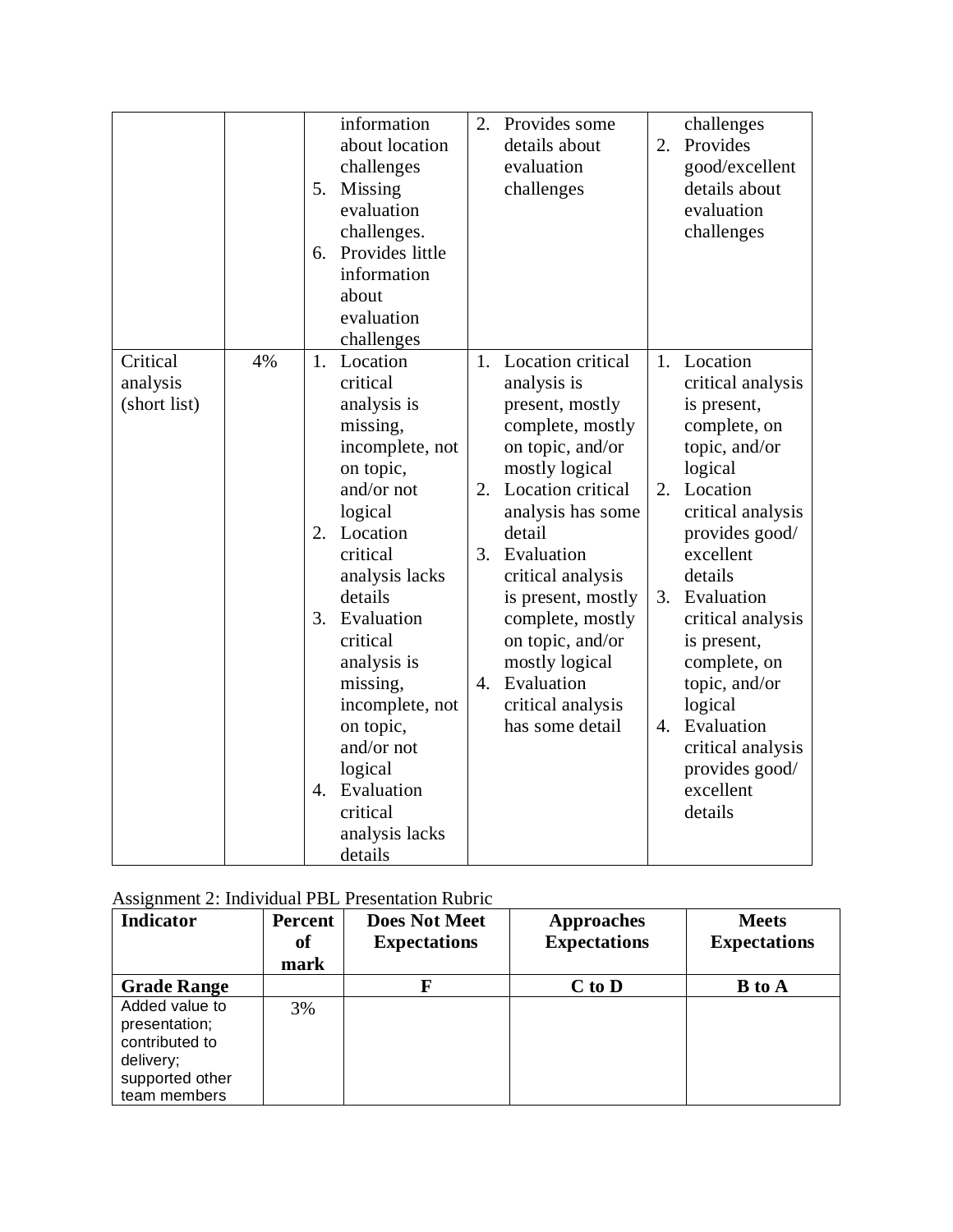| Contributed to the<br>team's Q&A<br>session    | 2% |  |  |
|------------------------------------------------|----|--|--|
| Contributed to<br>other teams' Q&A<br>sessions | 2% |  |  |

Assignment 2: Group Member Assessment Rubric for PBL Contribution

Each member of your PBL group will be asked to complete the group assessment and submit it to the instructor following the group presentation. NOTE: This rubric will be in Blackboard as an MS Word document, which you can download, fill in and uploaded upon completion.

Please **PLACE COMMENTS** in each box for group members about their relative contributions made in preparing and presenting your PBL. Please be candid in your assessment.

**Insert your name and your peers' names** in the chart below with one name at the top of each column.

| <b>Criteria</b>             | Yourself<br>(insert name)<br>here) | Group<br><b>Member 1</b><br>(insert<br>name here) | <b>Group Member</b><br>2 (insert name<br>here) | <b>Group Member</b><br>3 (insert name<br>here) |
|-----------------------------|------------------------------------|---------------------------------------------------|------------------------------------------------|------------------------------------------------|
| Participated fully in group |                                    |                                                   |                                                |                                                |
| discussions and meetings.   |                                    |                                                   |                                                |                                                |
| Contributed useful and      |                                    |                                                   |                                                |                                                |
| creative ideas to the       |                                    |                                                   |                                                |                                                |
| development of the          |                                    |                                                   |                                                |                                                |
| presentation.               |                                    |                                                   |                                                |                                                |
| Critically evaluated        |                                    |                                                   |                                                |                                                |
| information and evidence    |                                    |                                                   |                                                |                                                |
| and presented various       |                                    |                                                   |                                                |                                                |
| perspectives to the group.  |                                    |                                                   |                                                |                                                |
| Quality of work done was to |                                    |                                                   |                                                |                                                |
| the desired standard and    |                                    |                                                   |                                                |                                                |
| reflected the assignment    |                                    |                                                   |                                                |                                                |
| assessment criteria.        |                                    |                                                   |                                                |                                                |
| Contributed to the delivery |                                    |                                                   |                                                |                                                |
| of the presentation in a    |                                    |                                                   |                                                |                                                |
| creative and supportive     |                                    |                                                   |                                                |                                                |
| manner.                     |                                    |                                                   |                                                |                                                |

**Assignment 3:** Five Minute Analysis Video – Individual and group

Using the thesis statement created for assignment 2, locate one article published in a popular magazine (online or print), one paper in a refereed scholarly journal, and one website that is not a journal or popular magazine site. In your group, create a 4:30 to 5-minute video that analyzes how the topic is presented, specifically looking at the use of language, claims, author qualifications, and purpose of the sources. Use APA citations and references.

PBL Part 2 Assessment Rubric

| Indicator | Percent | <b>Does Not Meet</b> | Approaches          | <b>Meets Expectations</b> |
|-----------|---------|----------------------|---------------------|---------------------------|
|           | of mark | <b>Expectations</b>  | <b>Expectations</b> |                           |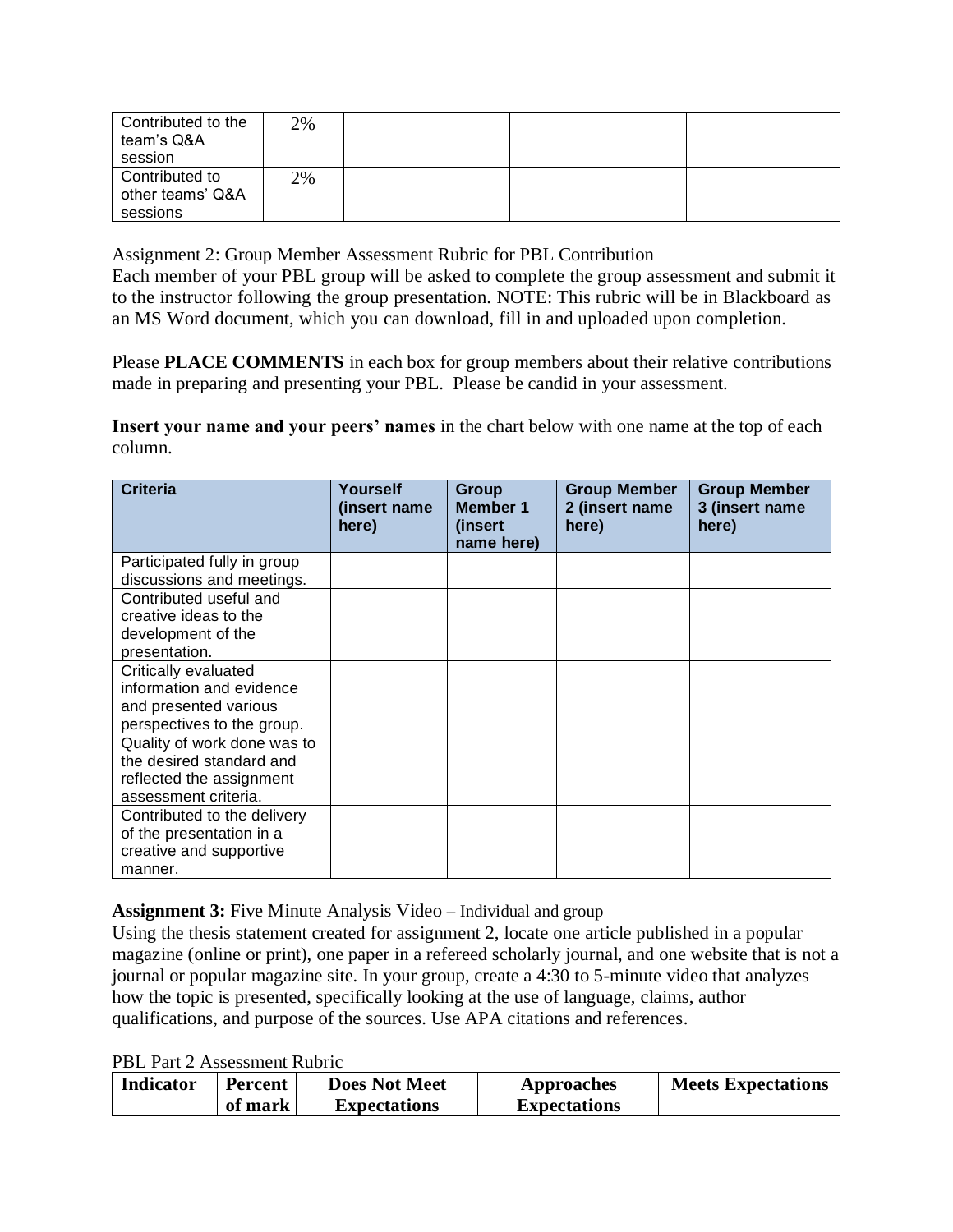| Grade                                                                 |    | F                                                                                                                                                                                                                                                                                                                                 | $C$ to $D$                                                                                                                                                                                                                    | <b>B</b> to A                                                                                                                                                                                  |
|-----------------------------------------------------------------------|----|-----------------------------------------------------------------------------------------------------------------------------------------------------------------------------------------------------------------------------------------------------------------------------------------------------------------------------------|-------------------------------------------------------------------------------------------------------------------------------------------------------------------------------------------------------------------------------|------------------------------------------------------------------------------------------------------------------------------------------------------------------------------------------------|
| Range<br>Popular<br>$magazine -$<br>online or<br>print                | 4% | 1. Language section<br>is missing or not<br>analyzed<br>Claims section is<br>2.<br>missing or not<br>analyzed<br>3.<br>Author<br>qualifications<br>section is missing<br>or not analyzed<br>4. Purpose of<br>sources section is<br>missing or not<br>analyzed<br>5. Article is not<br>from a popular<br>magazine                  | 1.<br>Language section<br>is mostly<br>analyzed<br>Claims section is<br>2.<br>mostly analyzed<br>3.<br>Author<br>qualifications<br>section is mostly<br>analyzed<br>Purpose of<br>4.<br>sources section is<br>mostly analyzed | 6. Language section<br>is analyzed<br>Claims section is<br>7.<br>analyzed<br>Author<br>8.<br>qualifications<br>section is<br>analyzed<br>Purpose of<br>9.<br>sources section is<br>analyzed    |
| Refereed<br>scholarly<br>journal                                      | 4% | Language section<br>1.<br>is missing or not<br>analyzed<br>Claims section is<br>2.<br>missing or not<br>analyzed<br>3.<br>Author<br>qualifications<br>section is missing<br>or not analyzed<br>Purpose of<br>4.<br>sources section is<br>missing or not<br>analyzed<br>Article is not<br>5.<br>from refereed<br>scholarly journal | Language section<br>1.<br>is mostly<br>analyzed<br>Claims section is<br>2.<br>mostly analyzed<br>3.<br>Author<br>qualifications<br>section is mostly<br>analyzed<br>Purpose of<br>4.<br>sources section is<br>mostly analyzed | Language section<br>1.<br>is analyzed<br>Claims section is<br>2.<br>analyzed<br>Author<br>3.<br>qualifications<br>section is<br>analyzed<br>Purpose of<br>4.<br>sources section is<br>analyzed |
| Website that<br>is not a<br>journal or<br>popular<br>magazine<br>site | 4% | Language section<br>1.<br>is missing or not<br>analyzed<br>Claims section is<br>2.<br>missing or not<br>analyzed<br>Author<br>3.<br>qualifications                                                                                                                                                                                | Language section<br>1.<br>is mostly<br>analyzed<br>Claims section is<br>2.<br>mostly analyzed<br>3. Author<br>qualifications<br>section is mostly                                                                             | 1. Language section<br>is analyzed<br>Claims section is<br>2.<br>analyzed<br>Author<br>3.<br>qualifications<br>section is<br>analyzed                                                          |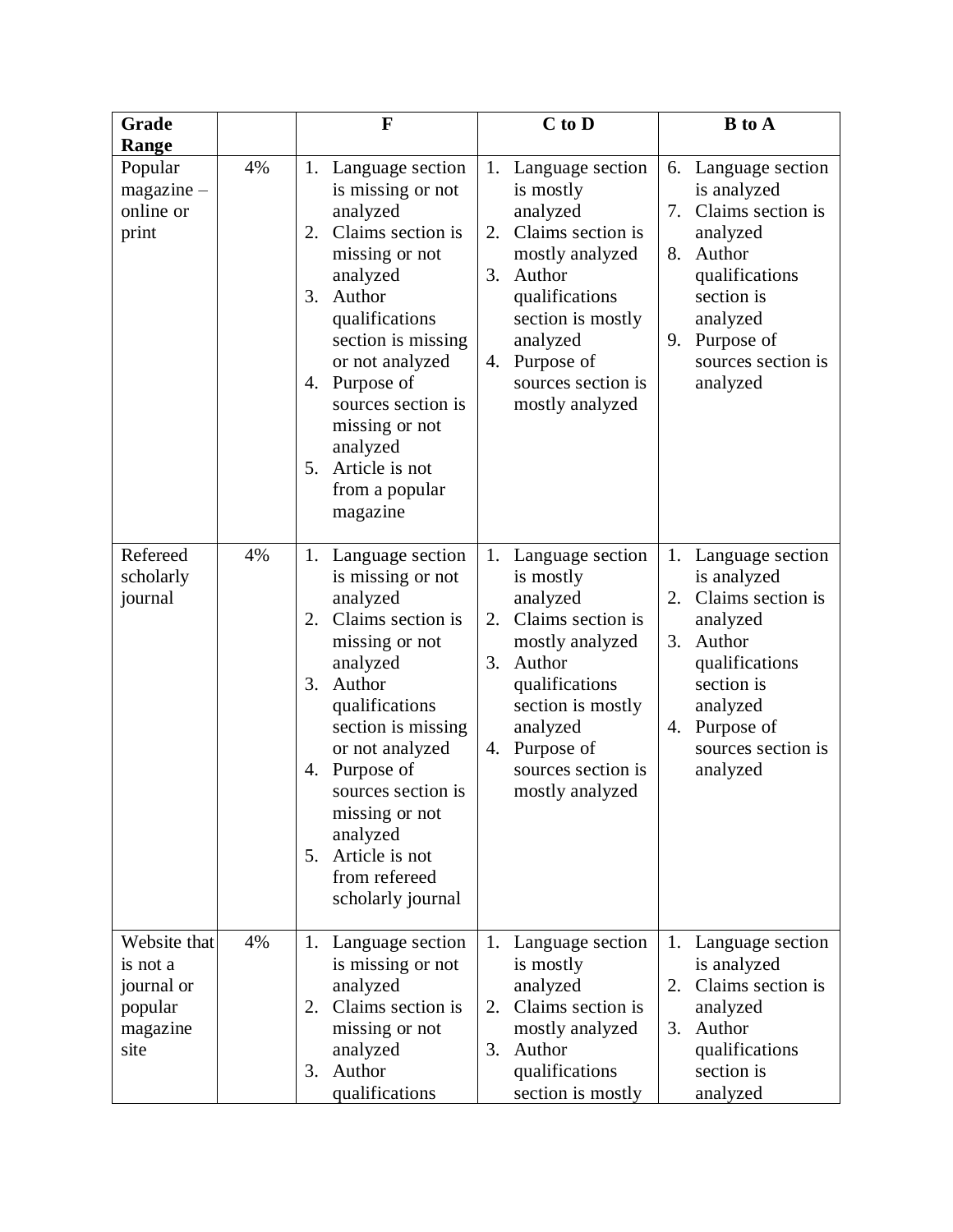|                                           |    | section is missing<br>or not analyzed<br>Purpose of<br>4.<br>sources section is<br>missing or not<br>analyzed<br>5. Website is from a<br>journal or popular<br>magazine | analyzed<br>4. Purpose of<br>sources section is<br>mostly analyzed                                                     | Purpose of<br>4.<br>sources section is<br>analyzed                                                          |
|-------------------------------------------|----|-------------------------------------------------------------------------------------------------------------------------------------------------------------------------|------------------------------------------------------------------------------------------------------------------------|-------------------------------------------------------------------------------------------------------------|
| <b>APA</b><br>citations and<br>references | 2% | Some citations<br>1.<br>and references<br>are in APA style<br>All or most<br>2.<br>citations and<br>references are<br>missing                                           | <b>Most citations</b><br>1.<br>and references<br>are in APA style<br>Some missing<br>2.<br>citations and<br>references | All citations and<br>1.<br>references are in<br>APA style<br>No missing<br>2.<br>citations or<br>references |
| Video                                     | 1% | Length is less than<br>$4:30$ or over $5$<br>minutes                                                                                                                    |                                                                                                                        | Length is between<br>4:30 and 5 minutes                                                                     |

Assignment 3: Group Member Assessment Rubric for PBL Contribution

Each member of your PBL group will be asked to complete the group assessment and submit it to the instructor following his or her presentation. NOTE: This rubric will be in Blackboard as an MS Word document, which you can download, fill in and upload upon completion.

Please **PLACE COMMENTS** in each box for group members about their relative contributions made in preparing and presenting your PBL. Please be candid in your assessment.

**Insert your name and your peers' names** in the chart below with one name at the top of each column.

| <b>Criteria</b>             | Yourself<br>(insert name)<br>here) | Group<br><b>Member 1</b><br>(insert<br>name here) | <b>Group Member</b><br>2 (insert name<br>here) | <b>Group Member</b><br>3 (insert name<br>here) |
|-----------------------------|------------------------------------|---------------------------------------------------|------------------------------------------------|------------------------------------------------|
| Participated fully in group |                                    |                                                   |                                                |                                                |
| discussions and meetings.   |                                    |                                                   |                                                |                                                |
| Contributed useful and      |                                    |                                                   |                                                |                                                |
| creative ideas to the       |                                    |                                                   |                                                |                                                |
| development of the          |                                    |                                                   |                                                |                                                |
| presentation.               |                                    |                                                   |                                                |                                                |
| Critically evaluated        |                                    |                                                   |                                                |                                                |
| information and evidence    |                                    |                                                   |                                                |                                                |
| and presented various       |                                    |                                                   |                                                |                                                |
| perspectives to the group.  |                                    |                                                   |                                                |                                                |
| Quality of work done was to |                                    |                                                   |                                                |                                                |
| the desired standard and    |                                    |                                                   |                                                |                                                |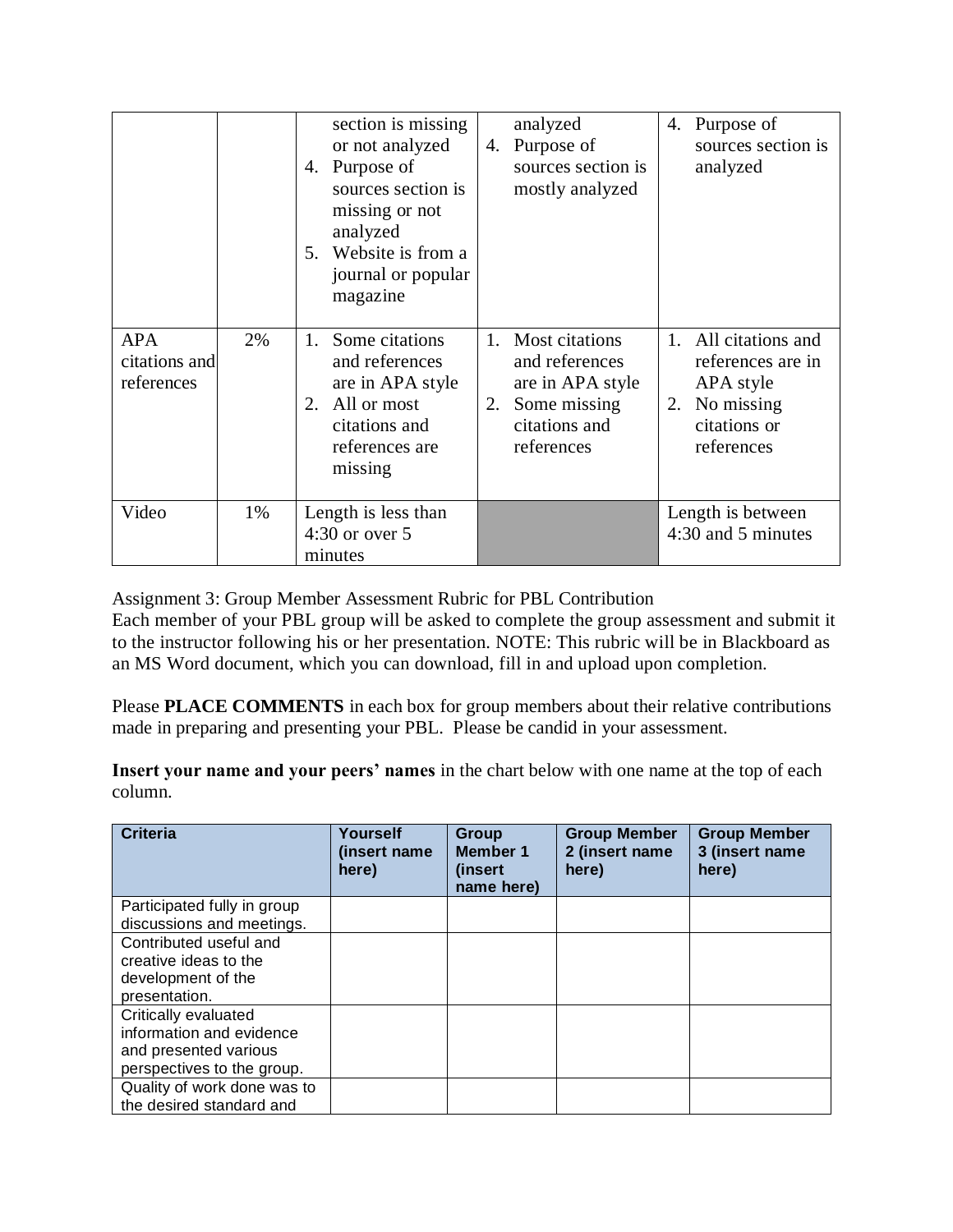| reflected the assignment |  |  |
|--------------------------|--|--|
| assessment criteria      |  |  |

#### **Assignment 4:** Information Literacy Project

In your PBL group, create a video between 8 and 12 minutes in length that takes a character through the Big6 skills (define, strategies, access, use, synthesis, and evaluation). Use the thesis statement created by the group in first half the course as the topic. The character must make wise and unwise information literacy choices. Detail the results of these choices and provide a critical analysis of each decision. Ground the decisions in the literature using APA citations and reference. Post a link to the video in the discussion board and run a five-minute question and answer session in the final tutorial.

#### PBL Part 3 rubric

| <b>Indicator</b>      | <b>Percent</b><br><b>of</b><br>mark | <b>Does Not Meet</b><br><b>Expectations</b>                                                                                                                          | <b>Approaches</b><br><b>Expectations</b>                                                                                                                           | <b>Meets Expectations</b>                                                                                                                                    |
|-----------------------|-------------------------------------|----------------------------------------------------------------------------------------------------------------------------------------------------------------------|--------------------------------------------------------------------------------------------------------------------------------------------------------------------|--------------------------------------------------------------------------------------------------------------------------------------------------------------|
| <b>Grade</b><br>Range |                                     | F                                                                                                                                                                    | $C$ to $D$                                                                                                                                                         | $B$ to $A$                                                                                                                                                   |
| Define                | 1%                                  | 1. Section missing<br>or substantially<br>incomplete<br>2. Not grounded in<br>the literature<br>3. Missing most<br>APA style<br>citations and<br>references          | 1. Presents some<br>details of<br>defining<br>Some missing<br>2.<br>citations and<br>references<br>3. Most citations<br>and references<br>are in APA style         | 1. Presents good<br>details of defining<br>No missing<br>2.<br>citations and<br>references<br>3.<br>All citations and<br>references are in<br>APA style      |
| Strategies            | 1%                                  | Section missing<br>1.<br>or substantially<br>incomplete<br>Not grounded in<br>2.<br>the literature<br>Missing most<br>3.<br>APA style<br>citations and<br>references | 1.<br>Presents some<br>details of<br>strategies<br>Some missing<br>2.<br>citations and<br>references<br>Most citations<br>3.<br>and references are<br>in APA style | 1. Presents good<br>details of<br>strategies<br>No missing<br>2.<br>citations and<br>references<br>All citations and<br>3.<br>references are in<br>APA style |
| Access                | 1%                                  | Section missing<br>1.<br>or substantially<br>incomplete<br>Not grounded in<br>2.<br>the literature<br>3.<br>Missing most<br>APA style                                | 1.<br>Presents some<br>details of access<br>Some missing<br>2.<br>citations and<br>references<br>Most citations<br>3.<br>and references are                        | Presents good<br>1.<br>details of access<br>No missing<br>2.<br>citations and<br>references<br>All citations and<br>3.<br>references are in                  |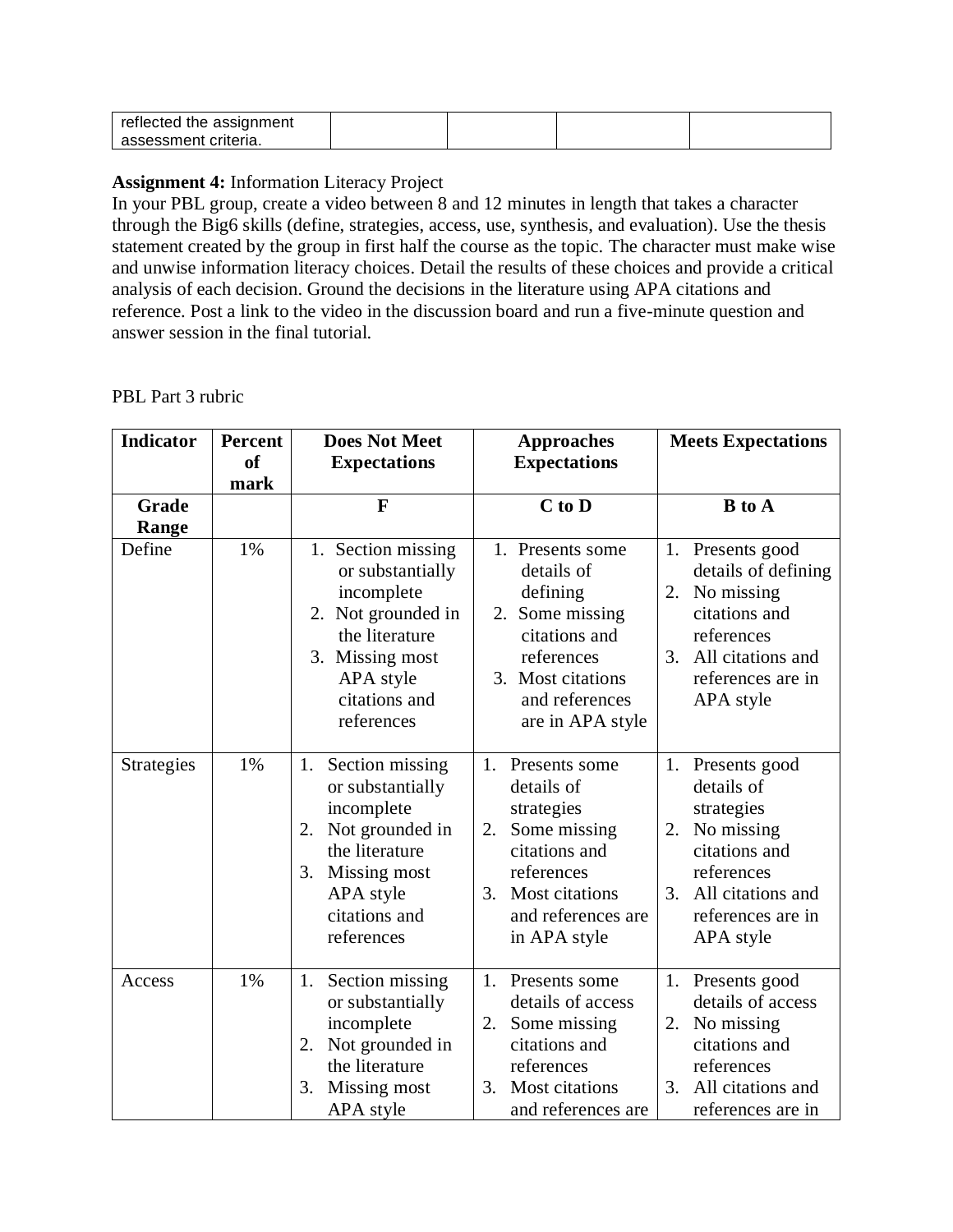|                              |    | citations and<br>references                                                                                                                                          | in APA style                                                                                                                                                                         | APA style                                                                                                                                                                           |
|------------------------------|----|----------------------------------------------------------------------------------------------------------------------------------------------------------------------|--------------------------------------------------------------------------------------------------------------------------------------------------------------------------------------|-------------------------------------------------------------------------------------------------------------------------------------------------------------------------------------|
| Use                          | 1% | Section missing<br>1.<br>or substantially<br>incomplete<br>Not grounded in<br>2.<br>the literature<br>Missing most<br>3.<br>APA style<br>citations and<br>references | Presents some<br>1.<br>details of use<br>2.<br>Some missing<br>citations and<br>references<br>Most citations<br>3.<br>and references are<br>in APA style                             | 1. Presents good<br>details of use<br>2. No missing<br>citations and<br>references<br>All citations and<br>3.<br>references are in<br>APA style                                     |
| Synthesis                    | 1% | Section missing<br>1.<br>or substantially<br>incomplete<br>Not grounded in<br>2.<br>the literature<br>Missing most<br>3.<br>APA style<br>citations and<br>references | 1.<br>Presents some<br>details of<br>synthesis<br>2.<br>Some missing<br>citations and<br>references<br>Most citations<br>3.<br>and references are<br>in APA style                    | 1. Presents good<br>details of<br>synthesis<br>No missing<br>2.<br>citations and<br>references<br>All citations and<br>3.<br>references are in<br>APA style                         |
| Evaluation                   | 1% | Section missing<br>1.<br>or substantially<br>incomplete<br>Not grounded in<br>2.<br>the literature<br>3.<br>Missing most<br>APA style<br>citations and<br>references | 1.<br>Presents some<br>details of<br>evaluation<br>Some missing<br>2.<br>citations and<br>references<br>Most citations<br>3.<br>and references are<br>in APA style                   | 1. Presents good<br>details of<br>evaluation<br>2. No missing<br>citations and<br>references<br>3.<br>All citations and<br>references are in<br>APA style                           |
| Wise/<br>unwise<br>decisions | 4% | Section missing<br>1.<br>or substantially<br>incomplete<br>Not grounded in<br>2.<br>the literature<br>Missing most<br>3.<br>APA style<br>citations and<br>references | 1.<br>Presents some<br>details of wise<br>and unwise<br>decisions<br>Some missing<br>2.<br>citations and<br>references<br>Most citations<br>3.<br>and references are<br>in APA style | 1. Presents good<br>details of wise<br>and unwise<br>decisions<br>No missing<br>2.<br>citations and<br>references<br>All citations and<br>$3_{-}$<br>references are in<br>APA style |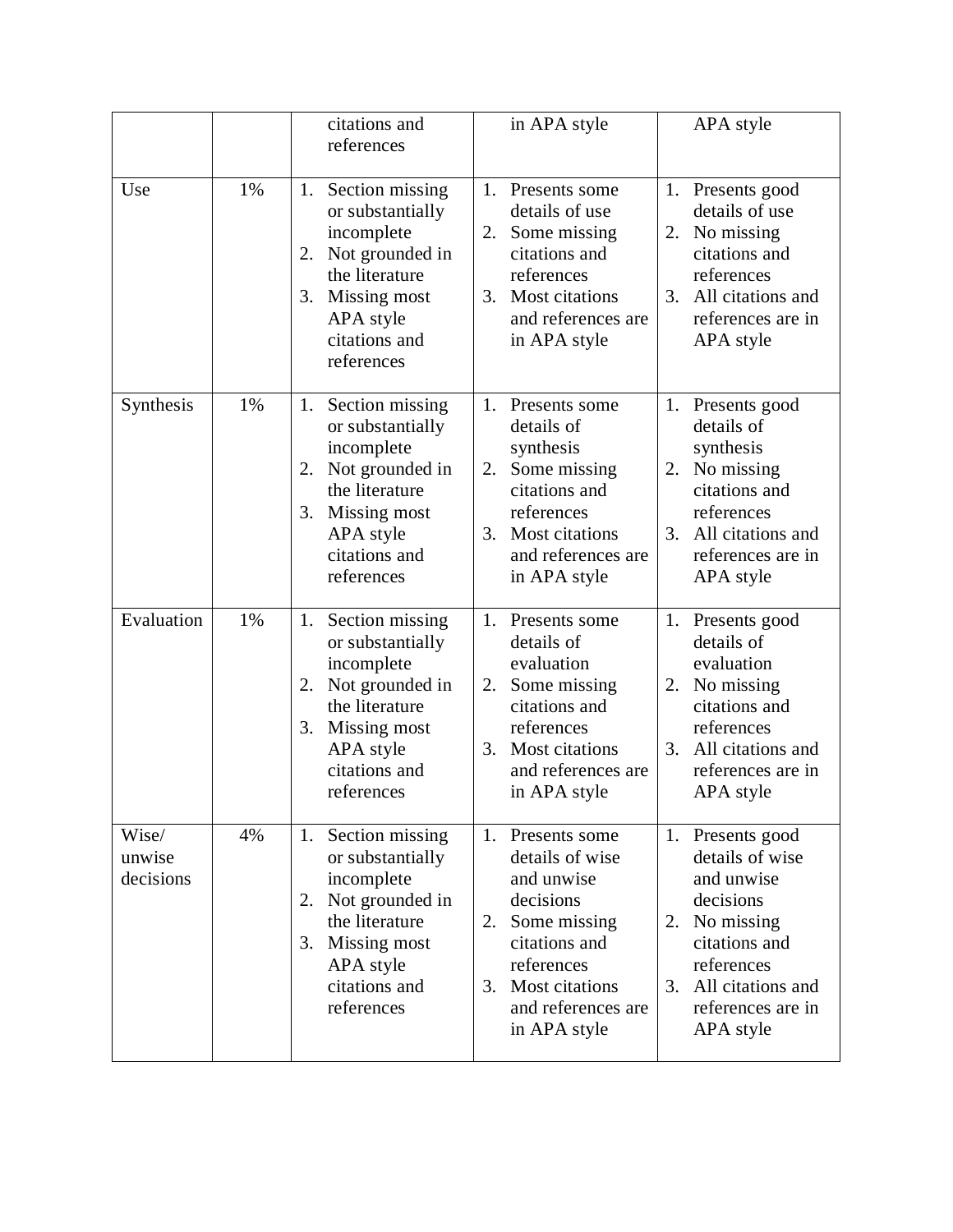| Critical<br>analysis | 5% | Section missing<br>1.<br>or substantially<br>incomplete<br>Not grounded in<br>the literature<br>Missing most<br>3.<br>APA style<br>citations and<br>references | Somewhat<br>critically<br>evaluates<br>information and<br>evidence.<br>Some missing<br>2.<br>citations and<br>references<br>3. Most citations<br>and references are<br>in APA style | 1. Critically<br>evaluates<br>information and<br>evidence<br>2. No missing<br>citations and<br>references<br>3. All citations and<br>references are in<br>APA style |
|----------------------|----|----------------------------------------------------------------------------------------------------------------------------------------------------------------|-------------------------------------------------------------------------------------------------------------------------------------------------------------------------------------|---------------------------------------------------------------------------------------------------------------------------------------------------------------------|
|----------------------|----|----------------------------------------------------------------------------------------------------------------------------------------------------------------|-------------------------------------------------------------------------------------------------------------------------------------------------------------------------------------|---------------------------------------------------------------------------------------------------------------------------------------------------------------------|

# Assignment 4: Individual PBL Presentation Rubric

| $\sqrt{2}$<br>Indicator                                                                           | Percent<br>of<br>mark | <b>Does Not Meet</b><br><b>Expectations</b> | <b>Approaches</b><br><b>Expectations</b> | <b>Meets</b><br><b>Expectations</b> |
|---------------------------------------------------------------------------------------------------|-----------------------|---------------------------------------------|------------------------------------------|-------------------------------------|
| <b>Grade Range</b>                                                                                |                       | F                                           | $C$ to $D$                               | <b>B</b> to A                       |
| Added value to<br>presentation;<br>contributed to<br>delivery;<br>supported other<br>team members | 3%                    |                                             |                                          |                                     |
| Contributed to the<br>team's Q&A<br>session                                                       | 2%                    |                                             |                                          |                                     |
| Contributed to<br>other teams' Q&A<br>sessions                                                    | 2%                    |                                             |                                          |                                     |

Assignment 4: Group Member Assessment Rubric for PBL Contribution

Each member of your PBL group will be asked to complete the group assessment and submit it to the instructor following his or her presentation. NOTE: This rubric will be in Blackboard as an MS Word document, which you can download, fill in and upload upon completion.

Please **PLACE COMMENTS** in each box for group members about their relative contributions made in preparing and presenting your PBL. Please be candid in your assessment.

**Insert your name and your peers' names** in the chart below with one name at the top of each column.

| <b>Criteria</b>                                          | Yourself<br>(insert name)<br>here) | Group<br><b>Member 1</b><br><i>l</i> insert<br>name here) | <b>Group Member</b><br>2 (insert name<br>here) | <b>Group Member</b><br>3 (insert name)<br>here) |
|----------------------------------------------------------|------------------------------------|-----------------------------------------------------------|------------------------------------------------|-------------------------------------------------|
| Participated fully in group<br>discussions and meetings. |                                    |                                                           |                                                |                                                 |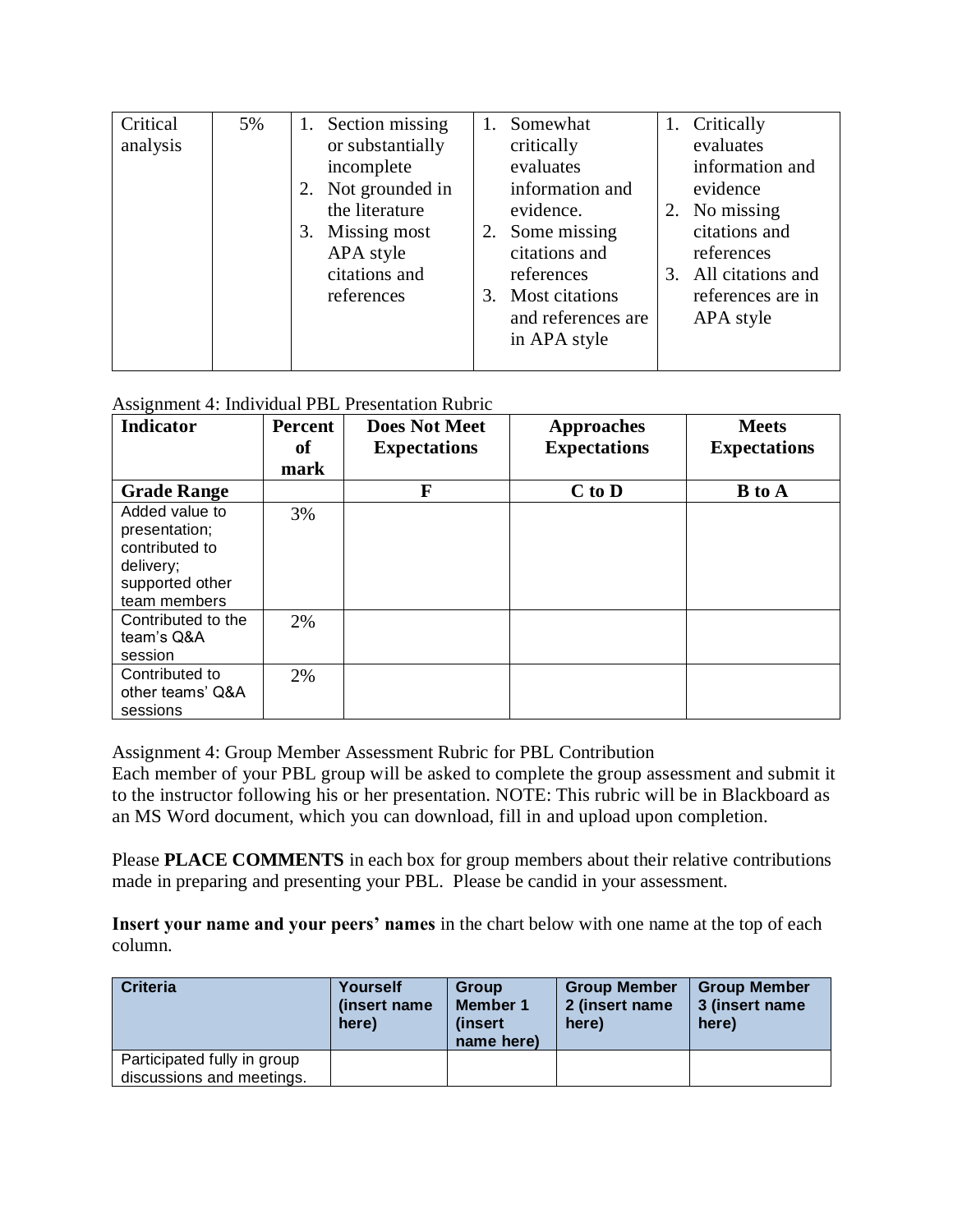| Contributed useful and      |  |  |
|-----------------------------|--|--|
| creative ideas to the       |  |  |
| development of the          |  |  |
| presentation.               |  |  |
| Critically evaluated        |  |  |
| information and evidence    |  |  |
| and presented various       |  |  |
| perspectives to the group.  |  |  |
| Quality of work done was to |  |  |
| the desired standard and    |  |  |
| reflected the assignment    |  |  |
| assessment criteria.        |  |  |

## **Weeks 7 to 12 Tutorial and Discussion Board Rubric**

These rubrics measure the contributions to the weekly postings in the Blackboard discussion forum. According to the weekly instructions, post a minimum of two responses (not to your own group/group members) for the week indicated to the posts of your peers to help build a community of learners. Note: Some discussion board activates call for the team to post an object, and then requires individuals to post two responses to other teams' work. It is the responsibility of each team member to ensure the team's work is posted prior to the deadline. All discussion posts are due by 9 PM on Mondays.

|               | Weeks |   |  |    |    |  |
|---------------|-------|---|--|----|----|--|
|               |       | 8 |  | 10 | 11 |  |
| Posted        |       |   |  |    |    |  |
| Two responses |       |   |  |    |    |  |

| А |
|---|
|   |
|   |
| B |
| А |
|   |

Weeks 7 to 12 Tutorial Participation Rubric

|            | Weeks |  |   |    |    |  |
|------------|-------|--|---|----|----|--|
|            |       |  | a | 10 | 11 |  |
| Attendance |       |  |   |    |    |  |
| Camera     |       |  |   |    |    |  |

| Legend                  |  |
|-------------------------|--|
| Attended                |  |
| Arrived late/left early |  |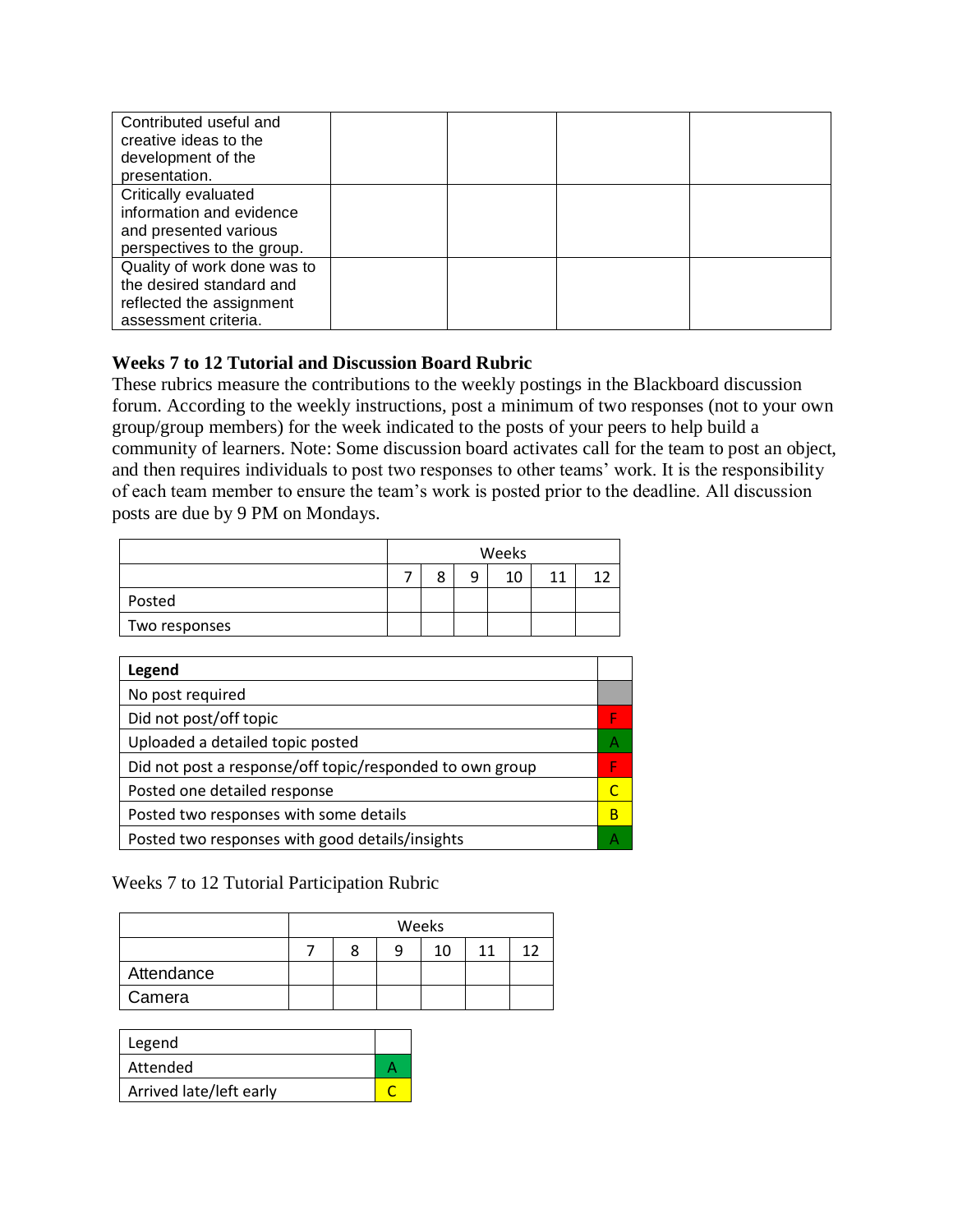| Did not attend           |  |
|--------------------------|--|
| Camera on, not paused    |  |
| Camera mostly off/paused |  |
| Camera off               |  |

|                                         | Weeks |  |   |  |  |  |
|-----------------------------------------|-------|--|---|--|--|--|
| Tutorial participation                  |       |  | a |  |  |  |
| Verbal and/or chat participation in the |       |  |   |  |  |  |
| discussion                              |       |  |   |  |  |  |

| Legend                  |        |
|-------------------------|--------|
| No participation        |        |
| Minimal participation   |        |
| Contributes and engages | A to B |

*Final course grades may be adjusted to conform to program or Faculty grade distribution profiles. Further information on grading can be found in Section 5 of the UOIT Academic Calendar.* 

## **Assignment Policies**

Assignment criteria are specified in the detailed assignment descriptions. Read them carefully to be sure that you have fulfilled all aspects of the requirements. Assignments are DUE ON THE DAY indicated. Late assignments will be handled as follows:

#### Non-negotiated Late Assignment

An assignment that has been posted late without prior agreement between the student and the professor to extend the time for the assignment to be handed in will be considered a non-negotiated late assignment and will be assigned a grade of zero.

#### Negotiated Late Assignment

An assignment that has been handed in late in accordance with a mutually agreed deadline and penalty (if applicable) will be considered a negotiated late assignment and will be marked in accordance with the mutually agreed terms.

#### Extenuating Circumstances

The professor will consider individually, rare extenuating circumstances, which may cause an assignment to be late. Examples of extenuating circumstances include hospitalization, death of a loved one, traffic accidents, etc. The student must provide documentation to validate the extenuating circumstance. It will be at the professor's discretion to work out the extension in this situation.

## **10.Accessibility**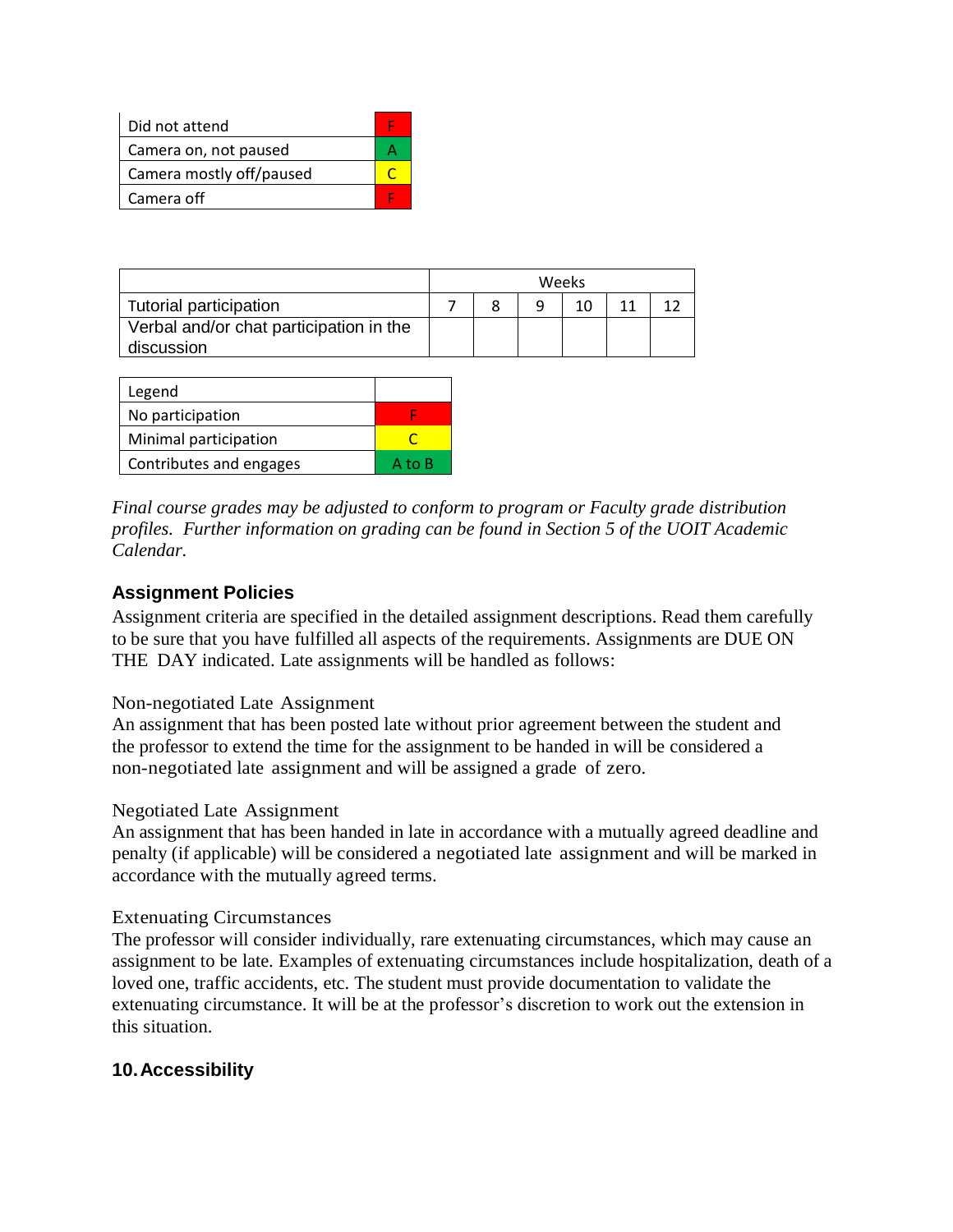Students with disabilities may request to be considered for formal academic accommodation in accordance with the Ontario Human Rights Code. Students seeking accommodation must make their requests through Student Accessibility Services. Requests must be made in a timely manner, and students must provide relevant and recent documentation to verify the effect of their disability and to allow the university to determine appropriate accommodations.

Accommodation decisions will be made in accordance with the Ontario Human Rights Code. Accommodations will be consistent with and supportive of the essential requirements of courses and programs and provided in a way that respects the dignity of students with disabilities and encourages integration and equality of opportunity. Reasonable academic accommodation may require instructors to exercise creativity and flexibility in responding to the needs of students with disabilities while maintaining academic integrity.

# **11.Professional Conduct**

It is critical that you watch the videos and do all associated readings prior to coming to the tutorial session. Attendance and **participation and video cameras on are mandatory** in one of the two weekly tutorial sessions. Tutorials are interactive, and learners lead the direction of each tutorial. Polite discourse and various points of view are encouraged.

# **12.Academic Integrity**

Students and faculty at UOIT share an important responsibility to maintain the integrity of the teaching and learning relationship. This relationship is characterized by honesty, fairness and mutual respect for the aim and principles of the pursuit of education. Academic misconduct impedes the activities of the university community and is punishable by appropriate disciplinary action.

Students are expected to be familiar with and abide by UOIT's regulations on Academic Conduct (Section 5.15 of the Academic Calendar) which sets out the kinds of actions that constitute academic misconduct, including plagiarism, copying or allowing one's own work to copied, use of unauthorized aids in examinations and tests, submitting work prepared in collaboration with another student when such collaboration has not been authorized, among other academic offences. The regulations also describe the procedures for dealing with allegations, and the sanctions for any finding of academic misconduct, which can range from a resubmission of work to a failing grade to permanent expulsion from the university. A lack of familiarity with UOIT's regulations on academic conduct does not constitute a defense against its application.

Further information about academic misconduct can be found in the Academic Integrity link on your laptop. Extra support services are available to all UOIT students in academic development, study skills, counseling, and peer mentorship. More information on student support services can be found in the Academic Calendar (Section 8).

## **13.Turnitin**

UOIT and faculty members reserve the right to use electronic means to detect and help prevent plagiarism. Students agree that by taking this course all assignments are subject to submission for textual similarity review by Turnitin.com. Assignments submitted to Turnitin.com will be included as source documents in Turnitin.com's restricted access database solely for the purpose